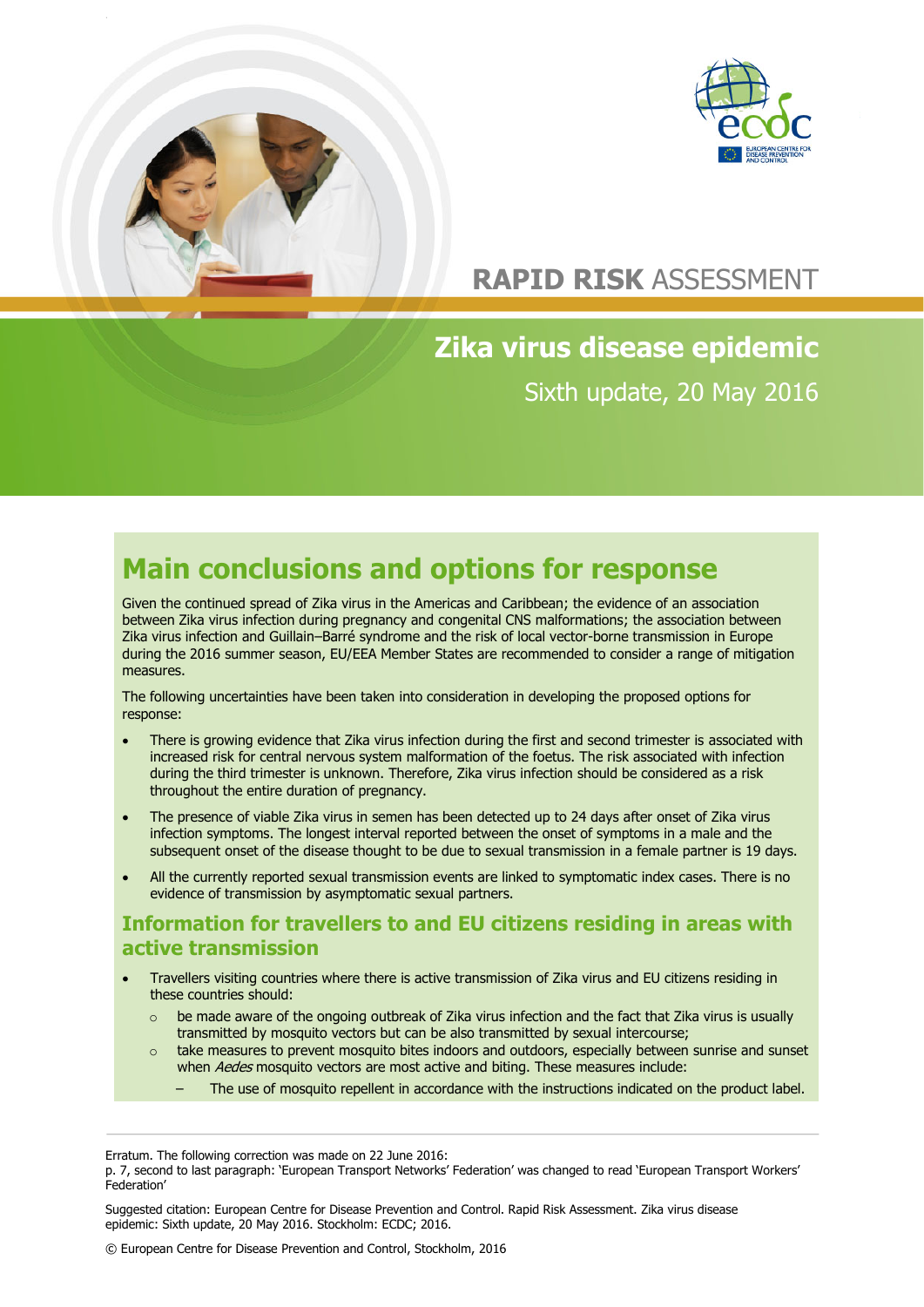- Wearing long-sleeved shirts and long trousers, especially during the hours when the type of mosquito that is known to transmit the Zika virus (Aedes) is most active.
- Sleeping or resting in screened or air-conditioned rooms or otherwise use mosquito nets, at night and during the day.
- Pregnant women and women who are planning to become pregnant and planning to travel to areas with widespread transmission should postpone non-essential travel.
- Pregnant women and women who are planning to become pregnant and planning to travel to areas with sporadic transmission should consult their physician or a travel clinic and consider postponing nonessential travel.
- Pregnant women residing in countries with active transmission (sporadic and widespread) should consult their healthcare providers for advice and follow strict measures to prevent mosquito bites.
- Travellers with immune disorders or severe chronic illnesses should consult their doctor or seek advice from a travel clinic - particularly with regard to effective prevention measures - before travelling to countries with active transmission.
- Travellers to countries with active Zika transmission and EU citizens residing there should be advised that using condoms could reduce the risk of sexual transmission through semen.

### **Information for travellers returning from areas with active transmission of Zika virus**

- Pregnant women who have travelled or resided in areas with active transmission should mention their travel during antenatal visits in order to be assessed and monitored appropriately.
- In order to protect the foetus, male travellers returning from areas with active transmission should consider using a condom with a pregnant partner until the end of pregnancy.
- Travellers returning from areas with ongoing Zika virus transmission should be advised to use a condom for at least one month after returning, in order to reduce the potential risk of onward sexual transmission.
- Travellers, including those with immune disorders or severe chronic illnesses, showing symptoms compatible with Zika virus disease within two weeks of return from an area with active transmission are advised to contact their healthcare provider and mention their recent travel.

## **Source and date of request**

ECDC internal decision, 10 May 2016.

ECDC issues this risk assessment document according to Article 7(1) of Regulation (EC) No 851/2004 establishing a European centre for disease prevention and control. In the framework of ECDC's mandate, the specific purpose of an ECDC risk assessment is to present different options on a certain matter. The responsibility for the choice of which option to pursue and which actions to take lies exclusively with the EU/EEA Member States.

# **Public health issue**

This document assesses the risks associated with the Zika virus epidemic in currently affected countries, in EU Overseas Countries and Territories (OCTs) and Outermost Regions (OMRs) and in the EU Member States within mainland Europe.

Since February 2014, ECDC has published seven risk assessments related to Zika virus epidemics [1-9].

## **Consulted experts**

ECDC internal response team in alphabetical order: Sergio Brusin, Denis Coulombier, Niklas Danielsson, Dragoslav Domanovic, Alastair Donachie, Kaja Kaasik Aaslav, Bertrand Sudre, Wim Van Bortel, Paula Vasconcelos and Hervé Zeller.

Experts from the following institutions contributed to this risk assessment: WHO Regional Office for Europe, WHO Regional Office for Western Pacific Region, WHO Regional Office for America/Pan American Health Organization (PAHO) and WHO Headquarters.

ECDC acknowledges the valuable contributions of all experts. Although experts from the World Health Organization (WHO) reviewed the risk assessment, the views expressed in this document do not necessarily represent the views of WHO. All experts have submitted declarations of interest and a review of these declarations did not reveal any conflicts of interest.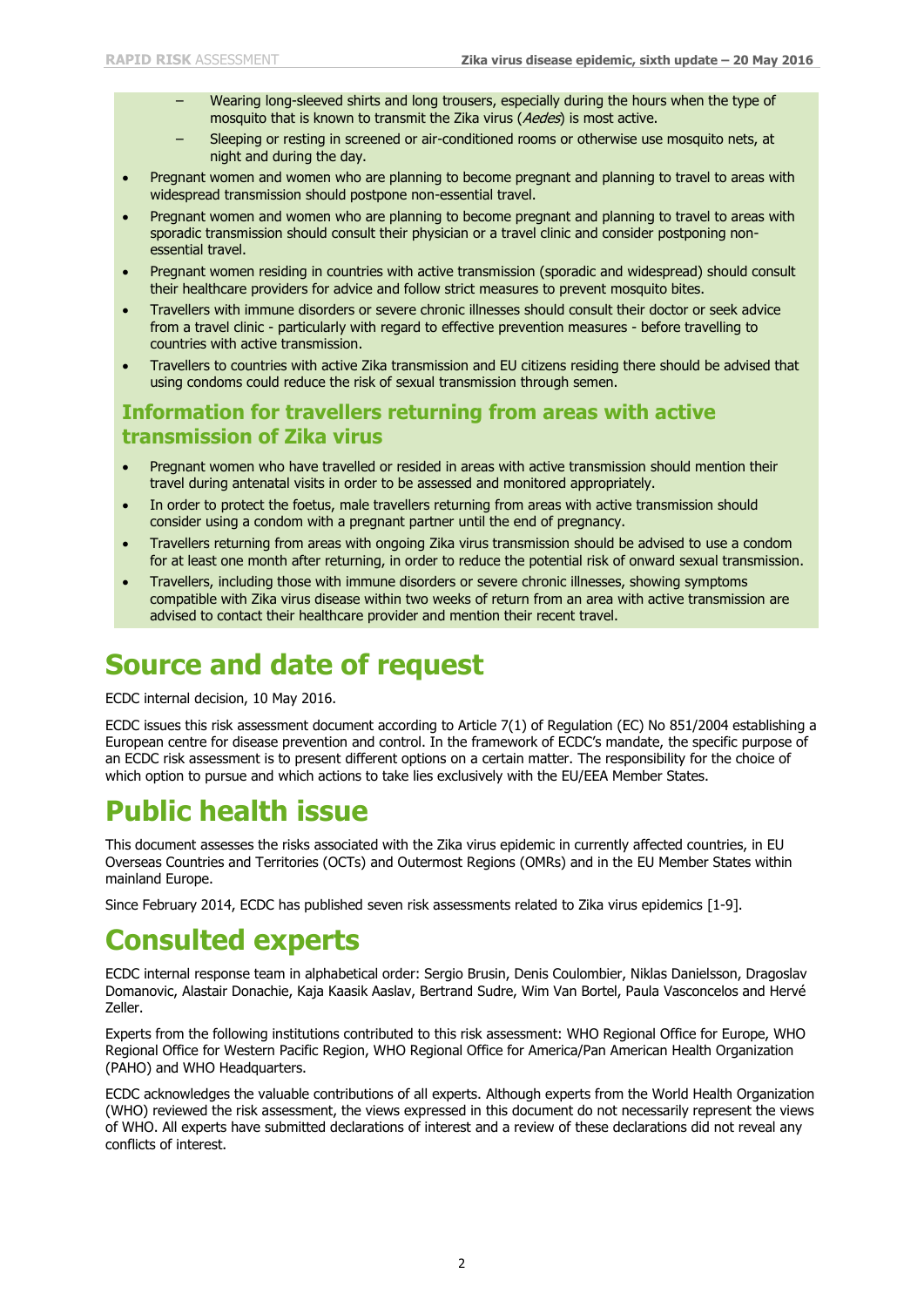# **Disease background information**

Zika virus disease is caused by an RNA virus transmitted to humans by Aedes mosquitoes, especially by the Aedes aegypti species. More information about Zika virus disease can be found in the previous risk assessments [1-9] and in the ECDC [factsheet for health professionals.](http://ecdc.europa.eu/en/healthtopics/zika_virus_infection/factsheet-health-professionals/Pages/factsheet_health_professionals.aspx) Two literature reviews have been published since the previous ECDC risk assessment [10,11].

#### **Highlights of recent scientific developments**

#### **Pathogen**

Since the last Rapid Risk Assessment update, several studies have been published on the molecular evolution of the virus and the structure of Zika virus, with possible implications for understanding the pathogenesis and neurotropism [12-16]. A number of changes at the nucleotide and amino acid level were found between the epidemic strains and the pre-epidemic strains isolated before 2007 [14]. It should be noted that the sequence analyses and comparisons are made on a limited number of historical sequences and that the ancestral isolates may have acquired mutations as a result of successive passages in mouse brain, potentially limiting the validity of using these historical viral strains for such comparison. Further investigations are needed to determine to what extent these nucleotide and subsequent amino acid substitutions are associated with changes in viral tropism, transmissibility and fitness.

Zika virus is able to infect neural stem cells in vitro, which are progenitor cells of neurons and other brain cells. The results strongly suggest that Zika virus abrogates neurogenesis during human brain development. Investigation by immunohistochemistry, real-time RT-PCR analysis and serological assays involving five women infected with Zika virus at different gestational time points provides additional evidence of placental and brain lesions associated with Zika virus. Several recent publications based on animal models support an in vivo deleterious effect of Zika virus on neural progenitor cells, leading to reduction of their proliferation and differentiation and increased apoptosis.

#### **Clinical features and sequelae**

Besides the known clinical features of Zika virus, meningoencephalitis has been reported in an 81-year-old man [17]. Transient hearing loss for up to four weeks was reported in three adults [18]. Fatal outcome after Zika virus infection remains a rare event. The role of comorbidities as a risk factor of fatal outcome is still to be investigated.

Intracranial calcifications in the periventricular, parenchymal, and thalamic regions were prominent findings in a series of 23 infants from Pernambuco state (Brazil) with severe brain anomalies. The calcifications were similar to those found in other congenital infections. Further studies confirmed the observed pattern, with calcifications in the junction between cortical and subcortical white matter concomitant with congenital malformations during the development of the cortex [19]. Additional findings included delayed myelination, ventriculomegaly, abnormalities of corpus callosum and hypoplasia of the cerebellum and the brainstem.

#### **Microcephaly and congenital central nervous system malformations**

Accumulating data from scientific investigations add to the evidence that the emerging Zika virus strain from the Asian lineage can cause transplacental infection and congenital CNS malformations in the developing brain [20,21]. However, the information available is still insufficient to quantify the potential co-factors and the frequency of transplacental transmission. Therefore, the resulting risk of adverse pregnancy complications cannot be assessed.

In late March 2016, WHO reported that there is 'strong scientific consensus that Zika virus is a cause of GBS, microcephaly and other neurological disorders based on observational, cohort and case–control studies currently published'[22]. Epidemiological observations are now supported by evidence from in vitro and in vivo laboratory studies of the damaging effect of Zika virus on neuronal tissue, especially neural progenitor cells, therefore possibly impairing the development of the foetus' brain. These laboratory studies are strengthening the coherence of the evidence and its consistency with Hill's criteria for causation.

The likelihood of neurological abnormalities in foetuses and neonates in symptomatic pregnant women is substantial, based on the results of the study in Brazil [23].

Preliminary reports of a prospective case-control study conducted by Microcephaly Epidemic Research Group (MERG) in the city of Recife, Brazil since January 2016 demonstrate a significant and strong association between intra-uterine Zika virus infection during pregnancy and microcephaly in neonates. Final results are expected to be published shortly [24].These preliminary results support the strength criteria of the Hill's criteria for causation.

It is probable that the risk of transplacental infection, as well as the risk of developing congenital CNS malformations, depends on the gestational age at the time of infection. It is conceivable that other factors, such as the mother's age, genetic co-factors and her nutritional status among others, influence the risk of transplacental transmission. Results from ongoing and further case–control and cohort studies are still required to more accurately estimate the risk of microcephaly and other congenital CNS malformations linked with Zika virus infection.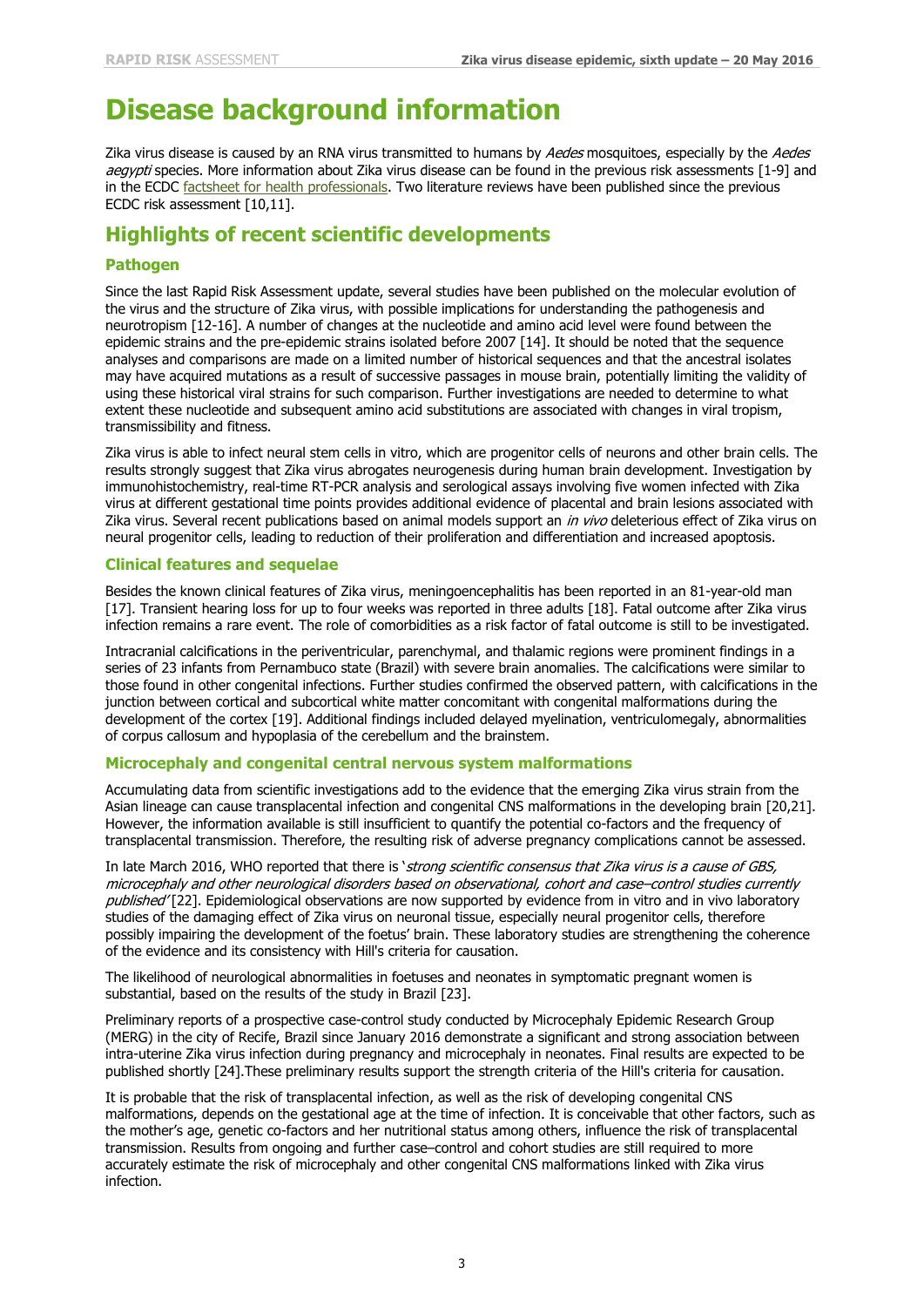Severe congenital impairments reported in Brazil might represent the severe phenotype of a broader spectrum of the Zika congenital syndrome. Further epidemiological studies on Zika virus in population will provide a better understanding of the clinical spectrum of the Zika virus disease and the potential cognitive and functional associated sequelae. In addition, further investigations are required into the mode of transmission and viral kinetics in bodily fluids in order to adapt prevention and control measures.

#### **Guillain–Barré syndrome and other post-infectious neurological syndromes**

A case-control study in French Polynesia and recent observations support the role of Zika virus infection as a presumptive infection event preceding Guillain-Barré syndrome [25]. Countries reporting an increase of Guillain-Barré syndrome are affected by Zika viral strains from the Asian lineage.

#### **Epidemiology**

A retrospective study of acute undifferentiated febrile illness conducted in Haiti identified Zika virus among three children from three different towns in rural Haiti (west of Port-au-Prince) in December 2014 [26]. These findings suggest a circulation of Zika virus near Port-au-Prince already during late autumn 2014.

The first comprehensive study of the Zika virus outbreak in large urban areas (Rio de Janeiro, Brazil) conducted during the first half of 2015 identified 364 suspected cases, 119 of which were laboratory confirmed [27]. The first confirmed cases were retrospectively identified as having occurred in January 2015.

Zika epizootic infections among monkeys were reported in April 2016 for the first time in Brazil and Ecuador [28,29]. The role of these nonhuman primates in the epidemiology of Zika disease, in particular mode of transmission of the infection to monkey and potential sylvatic cycle in the Americas, is unknown.

#### **Transmission**

- The first male-to-male sexual transmission of Zika virus was reported in April 2016 [30].
- Zika virus was detected for the first time in Aedes albopictus, which was captured in the state of San Luis Potosi, Mexico on 28 March 2016, and the virus was also detected and isolated from Aedes aegypti pools of mosquitoes in Rio de Janeiro, Brazil.

Vector competence laboratory studies are providing new insights summarised as follow [31-34]:

- Vector competence studies showed that the transmission rate of two populations of Aedes aegypti from Madeira was around 20% at day nine after infection.
- Aedes albopictus populations from Europe were shown to be susceptible to Zika virus. A transmission rate ranging from 0 to 50% at day 14 after infection was found for two populations of Aedes albopictus from southern France using a Zika virus strain from New Caledonia (2014). These findings are in line with a scientific communication that reported a transmission rate of 10% at day 10 after infection for an Aedes albopictus population from Nice, France with Zika virus strain from French Polynesia. Furthermore, a transmission rate of around 29% was found after 11 days post infection using an Aedes albopictus vector population from Calabria, Italy with Zika virus strain from French Polynesia.

#### **Diagnostics**

Several Zika virus Quantitative PCR (qPCR) protocols assessed in a multicentric study show limited sensitivity and incompatibility with Zika virus 2015-2016 outbreak strains [35].

The US Food and Drug Administration (FDA) has approved a new real-time reverse transcriptase PCR (rRT-PCR) for detection of Zika virus in the blood [36].

CDC recommends that Zika virus RT-PCR detection (CDC Trioplex rRT-PCR assay authorised by the Food and Drug Administration) be performed on urine collected <14 days after onset of symptoms in patients with suspected Zika virus disease [37]. The molecular assay should be performed in conjunction with serum testing.

## **Event background information**

### **Current situation worldwide**

Autochthonous transmission of Zika virus was confirmed in Brazil in April 2015. Since January 2016 and as of week 16 of 2016, 120 161 probable cases (incidence rate 58.8 cases/100 000 inhabitants) of Zika virus infection have been reported in 1 605 municipalities across 27 states, of which 39 993 were confirmed cases [38]. The mid-west region has had the highest cumulative incidence rates since 2016 with 130.2 cases/100 000 inhabitants. The most affected states were Mato Grosso (532.6 cases/100 000 inhabitants), Tocantins (238.4 cases/100 000 inhabitants), Bahia (227 cases/100 000 inhabitants) and Rio de Janeiro (195.2 cases/100 000 inhabitants). In the state of Rio de Janeiro between epidemiological week 13 and 16 there was an increase of more than 7 000 cases [39].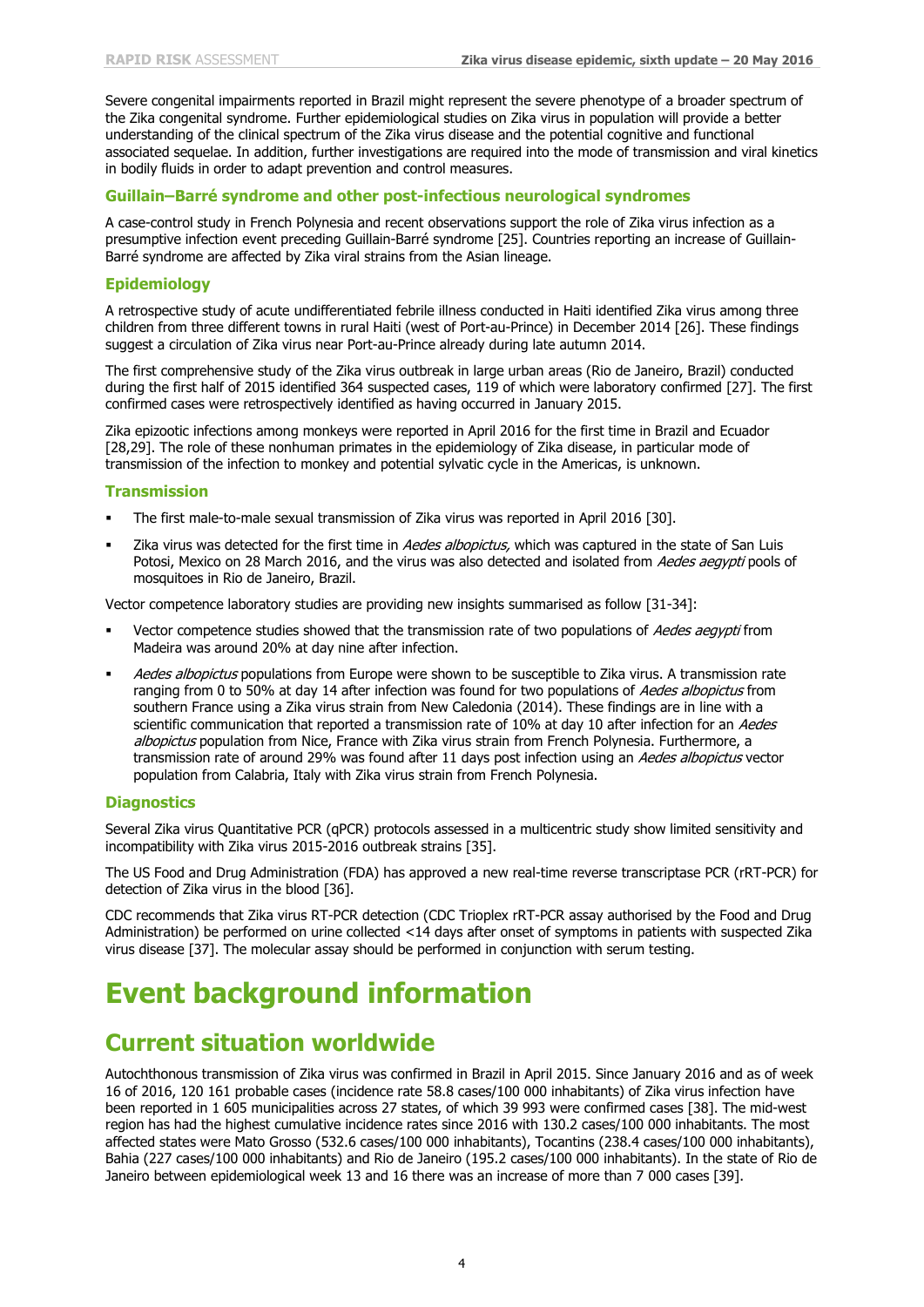Colombia remains the second most affected country in the Americas. Since October 2015 and as of 7 May 2016, 75 926 suspected and 4 867 confirmed cases have been reported nationally [40]. However, since the epidemic reached its peak in week 5 of 2016, the number of suspected and confirmed cases has been steadily declining.

As of 19 May 2016, twenty-three cases of non-vector-borne transmission of Zika virus, most likely through sexual transmission, have been reported in ten countries: Argentina (1), Canada (1), Chile (1), France (5), Italy (1), Germany (1), New Zealand (1), Peru (1), Portugal (in the Autonomous Region of Madeira) (1) and the United States of America (10).

Since the previous Rapid Risk Assessment published on 11 April 2016, five additional countries or territories (Argentina, Peru, Saint-Barthélemy, Grenada and Belize) have reported autochthonous Zika virus transmission. Over the past three months and as of 19 May 2016, autochthonous cases of Zika virus infection have been reported from 50 countries or territories worldwide. In the past nine months, 51 countries or territories have reported autochthonous cases of Zika virus infection. The latest information on the spread of the Zika virus epidemic and an update on adverse pregnancy outcomes and post-infectious Guillain-Barré syndrome is available through the ECDC Zika outbreak [webpage](http://ecdc.europa.eu/en/healthtopics/zika_virus_infection/zika-outbreak/Pages/zika-outbreak.aspx) [41]. Regular updates on the epidemiological situation are available on an ECDC webpage [Countries and territories with local Zika transmission](http://ecdc.europa.eu/en/healthtopics/zika_virus_infection/zika-outbreak/Pages/Zika-countries-with-transmission.aspx) [42].

WHO AFRO reported that the strain currently circulating in Cape Verde is genetically related to the strain circulating in the Americas according to Institut Pasteur, Dakar [43]. Between week 41 in 2015 and week 17 in 2016, 7750 suspected Zika case were reported by the Ministry of Health in Cape Verde [44]. WHO and its partners are continuing to support preparedness in the WHO African Region.

#### **Figure 1. Countries and territories with reported confirmed autochthonous vector-borne transmission of Zika virus infection in the past three months\*, as of 20 May 2016**



\* As of week 17 in 2016, ECDC extended the period for classifying whether a country or territory has active local transmission from two to three months. This change is based on the observation that previous Zika virus outbreaks usually lasted more than two months. In addition, ECDC added a 'countries and territories with past vector-borne transmission' category for countries having experienced transmission since 2007 and up to three months ago. More information about country classification is available on the [ECDC website.](http://www.ecdc.europa.eu/en/healthtopics/zika_virus_infection/zika-outbreak/Pages/Zika-countries-with-transmission.aspx)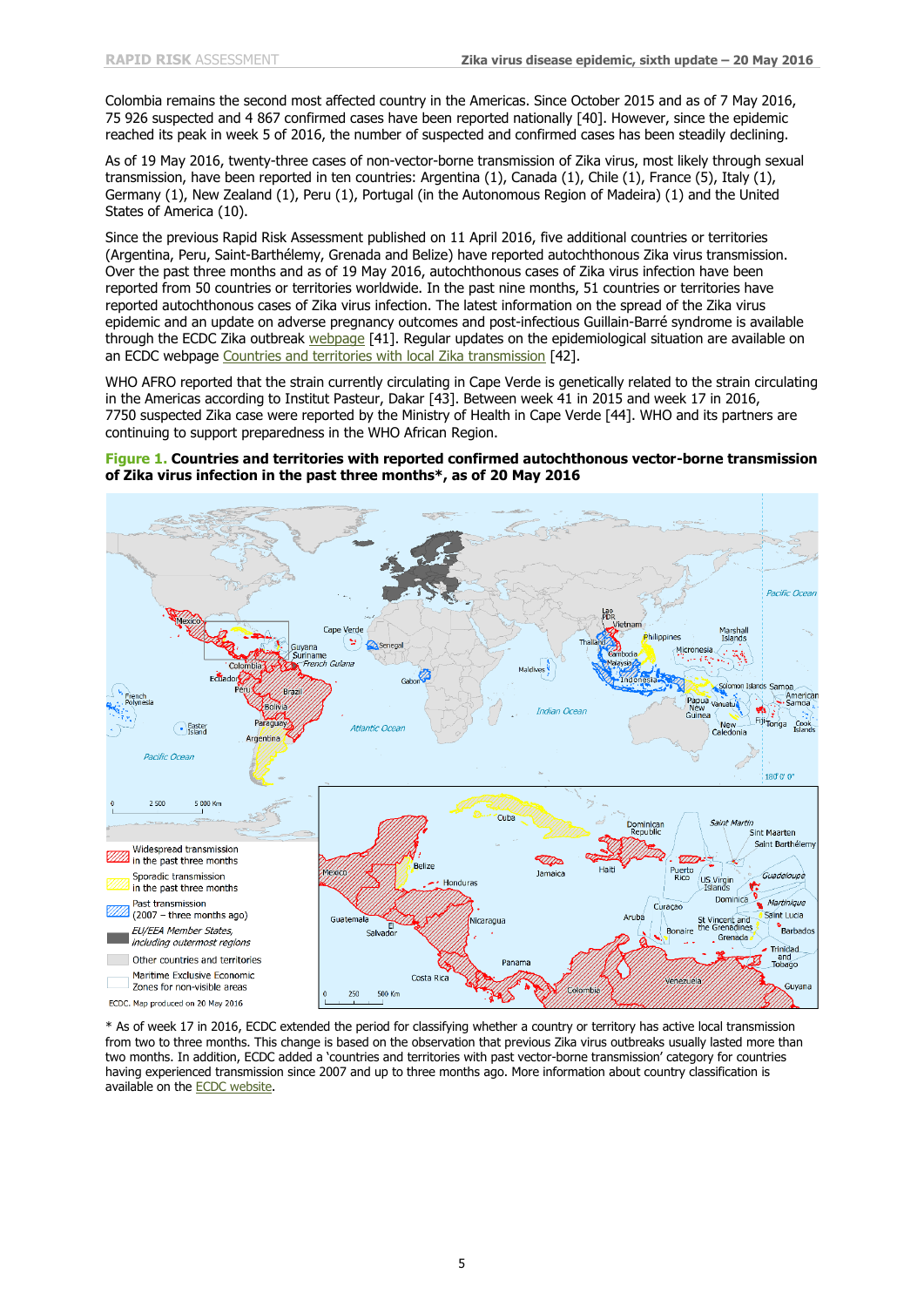### **Situation in the EU/EEA and EU outermost regions and overseas countries and territories**

As of 19 May 2016, no autochthonous vector-borne Zika virus transmission has been reported in the EU Member States of mainland Europe. Since January 2016 and as of 19 May, ECDC has recorded 607 imported cases of Zika infection in 18 EU/EEA countries. The number is not based on systematic reporting through surveillance systems and hence cannot be considered exhaustive. Two countries have reported the majority of the imported cases; France reported 317 cases of Zika virus, which corresponds to an average of 20 cases per week since February 2016, and Spain reported 121 cases since late January 2016 [45,46]. Thirty-four of the imported cases were among pregnant women.

Several EU Outermost Regions (OMR) and Overseas Countries and Territories (OCT) continue to report vectorborne autochthonous Zika transmission: French Guiana, Guadeloupe, Martinique, Saint Martin, Saint-Barthélemy. In addition, islands in the Dutch Antilles (Aruba, Bonaire, Curacao and Sint Maarten) continue to report autochthonous transmission. According to the PAHO and WHO, the number of Zika cases is still increasing in the EU Outermost Regions and Overseas Countries and Territories in the Caribbean [47].

### **Microcephaly and congenital central nervous system malformations**

As of 13 May 2016, congenital microcephaly, CNS malformations and other foetal malformations potentially associated with Zika virus infection during pregnancy have been reported in eight countries or territories: Brazil, Cape Verde, Colombia, French Polynesia, Martinique, Marshall Islands, Panama and Puerto Rico. Outside of the epidemic area, two cases exposed during a longer stay in Brazil while pregnant have been diagnosed in Slovenia and USA respectively [48,49], and two cases among travellers returning from the affected areas have been reported, one from USA [49] and one from Catalonia, Spain [50].

#### **Brazil**

Since October 2015 and as of 14 May 2016, Brazil has reported 7 534 suspected cases of microcephaly from all states and in the Federal District. Of these cases, 1 384 are reported as confirmed cases of microcephaly, 207 of which had laboratory-confirmed presence of Zika virus infection. Of the remaining cases, 2 818 were investigated and discarded as they did not fit the case definition, while 3 332 cases are still under investigation.

Among the 7 534 suspected cases of microcephaly, 273 intrauterine or neonatal deaths were reported. Of these, 59 cases were investigated and confirmed to have microcephaly or central nervous system malformations [51].

#### **Colombia**

Between weeks 1 and 18 in 2016, Colombia reported five confirmed cases of microcephaly associated with Zika virus infection, 24 cases were investigated and discarded and 43 cases are still under investigation [40].

## **Guillain–Barré syndrome and other neurological syndromes**

As of 12 May 2016 in the context of Zika virus circulation, 13 countries and territories worldwide have reported an increased incidence of Guillain-Barré syndrome and/or laboratory confirmation of a Zika virus infection among GBS cases.

## **ECDC threat assessment for the EU**

Since the Rapid Risk Assessment issued on 11 April 2016, the Zika epidemic remains of public health importance. The epidemic continues to evolve and expand geographically across countries and territories in the Americas and Caribbean. The outbreak is unprecedented and constitutes a significant development in the epidemiology of this emerging vectorborne disease. The evolution of the Zika epidemic in the Americas demands close monitoring as it has a direct impact on the risk of importation and possible occurrence of local transmission in the European Union.

The transmission season for dengue is starting in the Central American countries and Mexico and it is expected that the transmission of Zika virus will increase there as well, because vector-borne transmission of Zika virus in these countries is expected to mirror the seasonal pattern of dengue and chikungunya, two arboviruses transmitted by the same vectors Aedes aegypti and Aedes albopictus. The transmission season coincides with the summer holiday period in Europe and it is expected that there will be an increase in the number of travellers returning to EU with Zika virus viraemia during this period. This will increase the probability of onward transmission of Zika virus in receptive areas in Europe.

The occurrence of occasional cases of Zika virus in Asia is expected in view of the historical records of Zika virus circulation, case reports of travel-related cases and previous sero-surveys.

On 18 April 2016, WHO's Regional Office for Europe published an interim risk assessment on Zika for the WHO European Region and concluded that on the island of Madeira (Portugal), and in the Black Sea coastal areas of Georgia and the Russian Federation where Aedes aegypti is established, there is a high likelihood of local Zika virus transmission [52].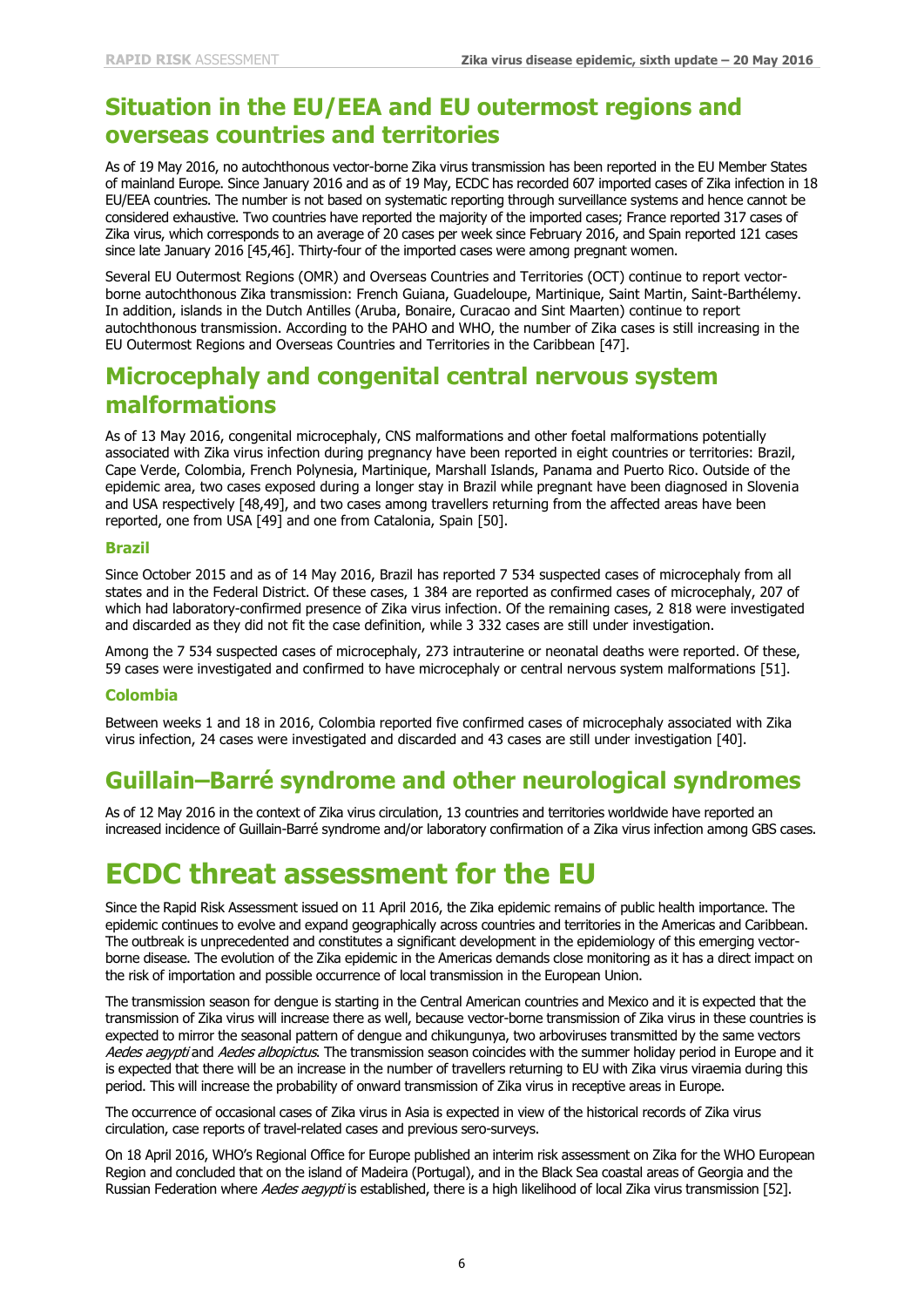## **Travel-related risk for EU citizens**

Travellers to countries where competent vectors are present and Zika virus circulation is ongoing are at risk of becoming infected through mosquito bites. Due to the link between Zika virus infection and severe congenital anomalies, pregnant women and women who are trying to become pregnant constitute a high-risk group with regard to serious adverse outcomes of Zika virus infection.

### **Risk related to mass gatherings**

The Rio de Janeiro 2016 Olympic Games (5–21 August 2016) and the Paralympic Games (7–18 September 2016) are the two most prominent mass gathering events that will take place in the Americas in the coming months. ECDC has published a specific risk assessment on these events, including an assessment for Zika virus infection [53]. On 12 May, WHO published a statement on Zika virus and the Olympic and Paralympic Games Rio 2016, providing specific advice for those participating and visiting Brazil for the Games [54]. ECDC is continuing to follow the evolution of the Zika virus epidemic in order to assess and monitor the trends in Brazil [39].

### **Risk of importation and transmission in EU Outermost Regions and Overseas Countries and Territories**

Residents in EU Outermost Regions (OMR) and Overseas Countries and Territories (OCT) with competent and active vectors are at increased risk of exposure to Zika virus. Aedes aegypti mosquitoes are present in the EU OCTs and OMRs in the Americas and the Caribbean, and most of them have reported autochthonous transmission (see [Countries and territories with local Zika transmission\)](http://ecdc.europa.eu/en/healthtopics/zika_virus_infection/zika-outbreak/Pages/Zika-countries-with-transmission.aspx) [42].

The risk associated with spread to as yet unaffected OCTs and OMRs in the area is significant because of the immunologically naïve populations, the presence of competent vectors, the occurrence of prior outbreaks of arboviruses transmitted by Aedes mosquitoes, the permissive climate and the movement of people in and between countries and territories.

Other EU OMRs and OCTs outside of the Caribbean where mosquito vectors are present, such as Aedes aegypti in Madeira and Mayotte or *Aedes albopictus* in La Réunion, are at risk of local transmission should the virus be introduced.

Madeira is of particular concern because of the presence of Aedes aegypti and the probability of transmission of vector-borne pathogens is considered high during the summer months. The 2012 dengue epidemic demonstrated the favourable conditions for mosquito-borne outbreaks during the summer season and the close relationship with countries (such as Brazil and Venezuela) where Zika virus is currently circulating increases the risk of the virus being imported [55].

According to the Interim Risk Assessment issued by WHO's European Region, the capacity to contain Zika virus transmission at an early stage is good for the countries of the WHO European Region overall [52].

## **Risk of importation and transmission in the continental EU**

Zika virus circulation in the Americas and the Caribbean increases the risk of infection among travellers. Cases of Zika virus infection arriving from countries with autochthonous transmission continue to be reported in the EU.

Based on modelling, the number of infections imported into Europe in 2016 from Brazil has been projected to range between 508 and 1 778 in 2016, of which between 116 and 355 are expected to be symptomatic Zika infections. The reported number of imported cases worldwide into the EU/EEA in 2016 already exceeds the lower level of the modelling estimates [56].

There is no evidence to date of 'airport transmission' of mosquito-borne viral disease, similar to airport malaria [57]. The risk of importation of Zika-infected mosquitoes inside aircraft cabins is low, and there is no evidence that this plays a role in the transmission of arbovirus infections. WHO has issued specific guidance and recommendations for aircraft disinsection [58,59]. On 21–22 April 2016, WHO organised an ad-hoc advisory group to review the evidence on effectiveness of aircraft disinsection to prevent the international spread of mosquitoborne disease, including Zika [60].

On 13 April the SHIPSAN Act Interim guidance on maritime transport and Zika virus disease [61] was updated. The European Transport Workers' Federation (EFT) and European Community Shipowners' Association (ECSA) acknowledged in a common statement the need to draw shipping companies' and seafarer's attention to the risks of the Zika virus and to provide crew members on board ships calling at ports in affected countries with relevant guidance to protect themselves [62].

The likelihood of mosquito-borne transmission of Zika virus infection in the EU is considered plausible only for those areas where mosquitoes capable of carrying and transmitting the virus are present. The transmission depends on several factors related to the mosquito, the virus and the environment [31,63]: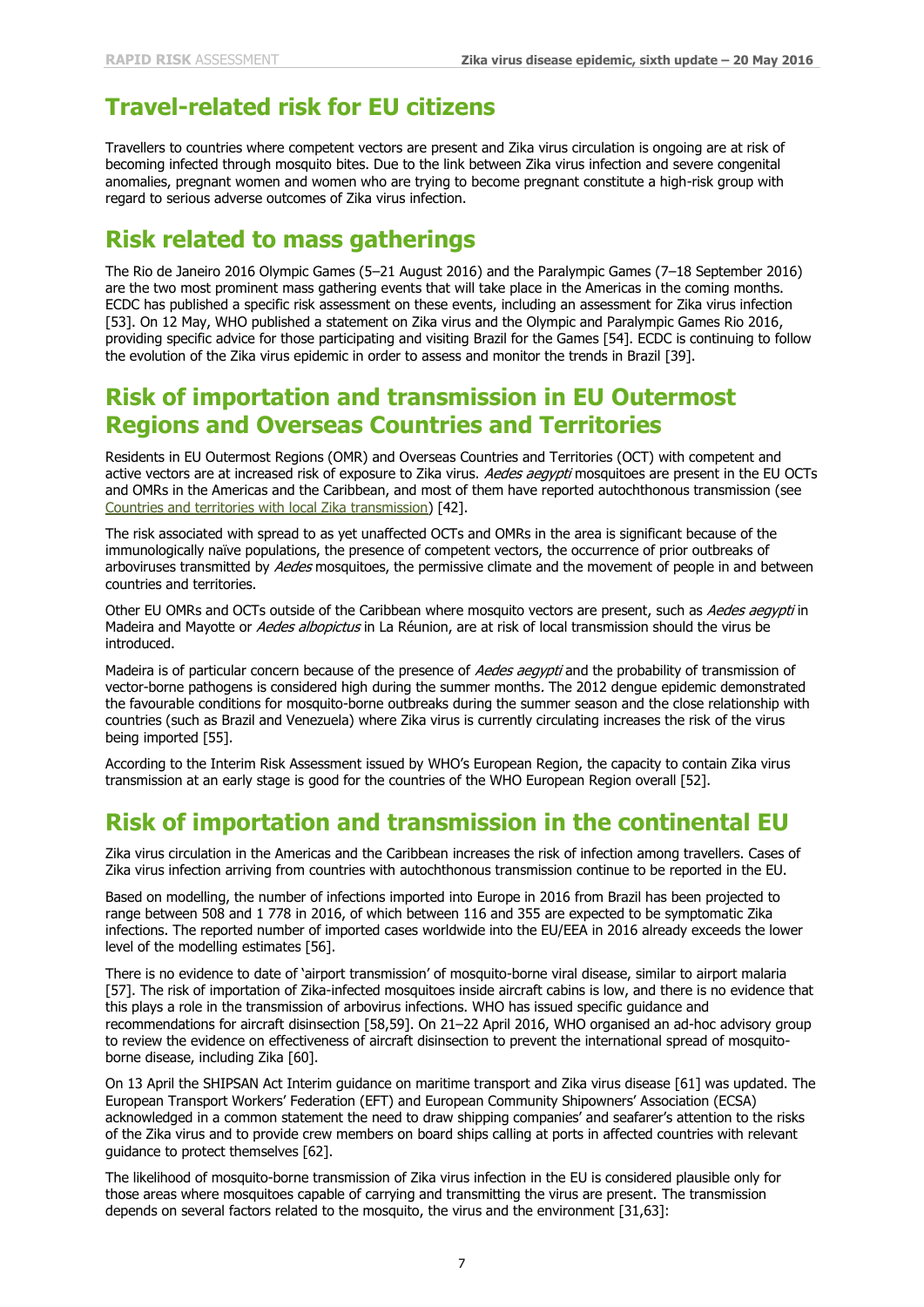- The introduction of the virus by a viraemic traveller during the summer season where Aedes albopictus is established can be expected (see Situation in the EU/EEA and EU Outermost Regions and Overseas Countries and Territories). Aedes albopictus is established around the Mediterranean basin. As part of the VectorNet project, ECDC shows the current known distribution of invasive mosquito species in Europe at regional administrative level (NUTS 3) [64].
- The suitable conditions for Aedes albopictus activity will increase progressively during the spring (April to June) especially in southern Europe. By analogy with other mosquito-borne disease transmission, the conditions for autochthonous Zika virus transmission will remain favourable in mainland Europe during summer and autumn.
- Factors such as survival, density, and biting behaviour of the vector species will determine the final transmission potential of the vector species. Local vector-borne transmission in the EU is therefore not excluded.

Given the low vector competence of the studied European populations of Aedes albopictus, the likelihood of local vector-borne transmission in the EU is considered to be low to moderate.

### **Risk of Zika virus transmission via substances of human origin**

Zika virus RNA has been detected in blood, urine, saliva, seminal fluid and breast milk [65-69] (see Annex 1, Table 1).

People with asymptomatic infections and those who are viraemic in the incubation period of Zika disease could potentially donate contaminated substances of human origin (SoHO) without their infections being recognised at the time of donation. The virus can also be transmitted by SoHO from donors after clinical recovery from Zika virus disease due to possible prolonged viraemia or a persistence of the virus in semen after viraemia has cleared. There are no data available on the survival of Zika virus in processed and stored SoHO.

Assessing the risk of Zika virus transmission through contaminated SoHO is currently difficult because of the paucity of data on the prevalence of Zika virus in the donor population and the limited number of case reports of transmission via SoHO. According to Musso, et al, during the last Zika virus outbreak in French Polynesia, 42 of 1 505 (3%) blood donors, although asymptomatic at the time of donation, were found to be positive for the Zika virus genome by RT-PCR, supporting a potential risk of transfusion-derived transmission [65,70]. The Brazilian media reported possible cases of transfusion-transmitted Zika virus in March 2015 and February 2016 [71-73].

Several cases of sexual transmission from males to their partners have been reported (see 'Risk of sexual transmission' below).

There are no documented transmissions of the virus via saliva, urine or breastfeeding. Cases of Zika virus transmission through donated cells, tissues and organs have not been reported, but this possibility cannot be excluded due to the confirmed presence of the virus in human blood and bodily fluids.

A recent case report of Zika congenital infection showed a prolonged detection of low viral level by quantitative RT-PCR of Zika virus RNA in serum from the mother in weeks 16 and 20 of pregnancy; after termination of the pregnancy, RT-PCR returned to negative. The kinetics of Zika virus RNA in the sera of infected pregnant women are not yet well understood and would require assessment in larger studies [74].

The limited set of data indicates that there is a potential risk of Zika virus transmission through SoHO that may cause serious consequences to the health of recipients. However, a scarcity of reported cases of donor-derived Zika virus infection precludes a more accurate risk assessment. The evidence of association between Zika virus infection and congenital malformations and Guillain-Barré syndrome justifies preventive measures to reduce the risk of transmission via SoHO supply [75].

## **Risk of sexual transmission**

Replicative Zika virus particles have been detected on two occasions in semen at 21 and 24 days after onset of Zika symptoms [68,76]. Zika viral RNA has been reported in semen at 14 days [77], 21 days [68], 24 days [76] and up to 62 days after clinical onset of disease [78].

Zika virus genome has also been detected in saliva during and after the acute phase of the disease and reported from the symptom onset up to 29 days (see Annex 1, Table 1). A viral isolation from saliva was reported at day 6, a second isolation is reported but the date on sampling is not available [79].

Reports of sexual transmission of Zika virus through contaminated male semen to a female partner or male partner indicate the possible virus transmission through donated sperm [30,80-84].

In all published cases, males presented with a clinical illness compatible with Zika virus infection. The interval between onset of symptoms in the man and in his female partner varies from four to 19 days. So far, no sexual transmission of Zika virus from infected women to their partners has been reported.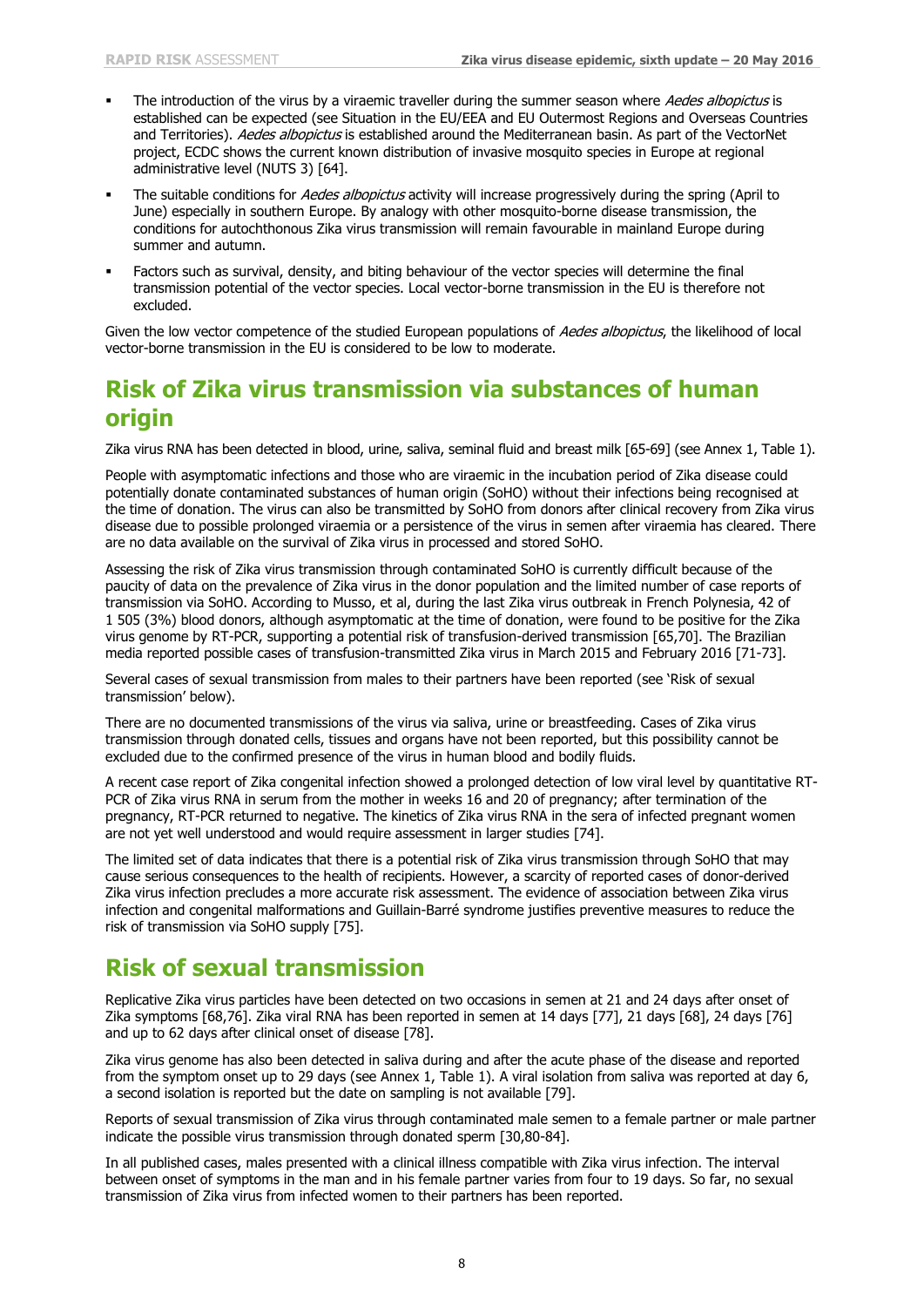Comprehensive data about the presence of viable virus, viral load or kinetics is not available, and at this point in time the risk of transmission via saliva cannot be further assessed. Further comprehensive information about the kinetics of the Zika virus in bodily fluids and the consequent clinical implication is required in order to adapt prevention and control measures accordingly.

## **Conclusions and options for response**

Given the continued spread of Zika virus in the Americas and Caribbean; the evidence of an association between Zika virus infection during pregnancy and congenital CNS malformations; the association between Zika virus infection and Guillain–Barré syndrome and the risk of local vector-borne transmission in Europe during the 2016 summer season, EU/EEA Member States are recommended to consider a range of mitigation measures.

The following uncertainties have been taken into consideration in developing the proposed options for response:

- There is growing evidence that Zika virus infection during the first and second trimester is associated with increased risk for central nervous system malformation of the foetus. The risk associated with infection during the third trimester is unknown. Therefore, Zika virus infection should be considered as a risk throughout the entire duration of pregnancy.
- The presence of viable Zika virus in semen has been detected up to 24 days after onset of Zika virus infection symptoms. The longest interval reported between the onset of symptoms in a male and the subsequent onset of the disease thought to be due to sexual transmission in a female partner is 19 days.
- All the currently reported sexual transmission events are linked to symptomatic index cases. There is no evidence of transmission by asymptomatic sexual partners.

### **Information to travellers to and EU residents in areas with active transmission**

A list of countries and territories with active transmission (sporadic and widespread transmission) during the past three months is available on the **ECDC** website.

#### **Information for travellers to and EU citizens residing in areas with active transmission**

- Travellers visiting countries where there is active transmission of Zika virus and EU citizens residing in these countries should:
	- $\circ$  be made aware of the ongoing outbreak of Zika virus infection and the fact that Zika virus is usually transmitted by mosquito vectors but can be also transmitted by sexual intercourse.
	- $\circ$  take measures to prevent mosquito bites indoors and outdoors, especially between sunrise and sunset when Aedes mosquito vectors are most active and biting. These measures include:
		- The use of mosquito repellent in accordance with the instructions indicated on the product label.
		- − Wearing long-sleeved shirts and long trousers, especially during the hours when the type of mosquito that is known to transmit the Zika virus (Aedes) is most active.
		- Sleeping or resting in screened or air-conditioned rooms, otherwise use mosquito nets, at night and during the day.
- Pregnant women and women who are planning to become pregnant and planning to travel to areas with widespread transmission should postpone non-essential travel.
- Pregnant women and women who are planning to become pregnant and planning to travel to areas with sporadic transmission should consult their physician or a travel clinic and consider postponing non-essential travel.
- Pregnant women residing in countries with active transmission (sporadic and widespread) should consult their healthcare providers for advice and follow strict measures to prevent mosquito bites.
- Travellers with immune disorders or severe chronic illnesses should consult their doctor or seek advice from a travel clinic - particularly on effective prevention measures - before travelling to countries with active transmission.
- Travellers to countries with active Zika transmission and EU citizens residing there should be advised that using condoms could reduce the risk of sexual transmission through semen.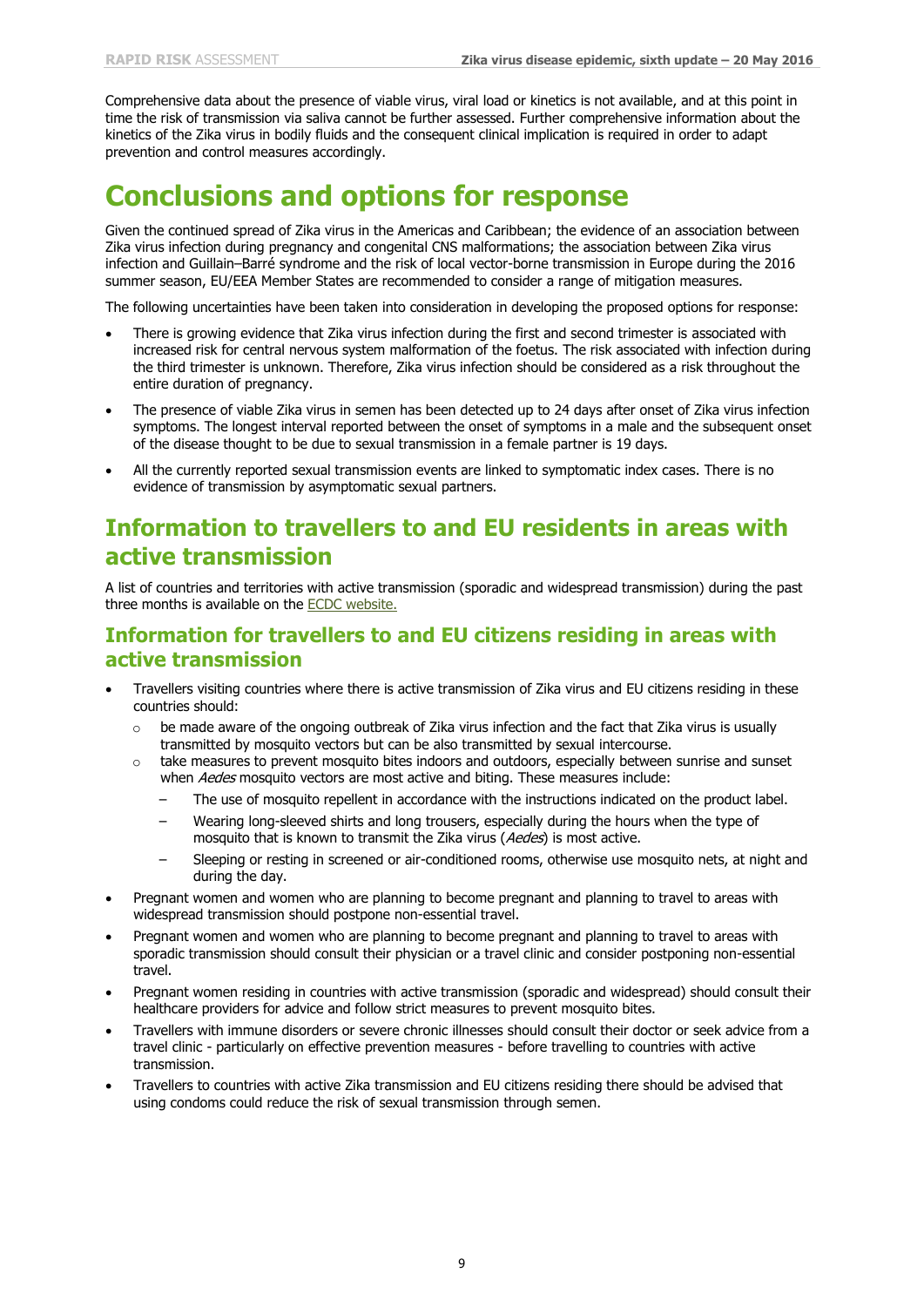### **Information for travellers returning from areas with active transmission of Zika virus**

- Pregnant women who have travelled or resided in areas with active transmission should mention their travel during antenatal visits in order to be assessed and monitored appropriately.
- In order to protect the foetus, male travellers returning from areas with active transmission should consider using a condom with a pregnant partner until the end of pregnancy.
- Travellers returning from areas with ongoing Zika virus transmission should be advised to use a condom for at least one month after returning, in order to reduce the potential risk of onward sexual transmission.
- Travellers, including those with immune disorders or severe chronic illnesses, showing symptoms compatible with Zika virus disease within two weeks of return from an area with active transmission are advised to contact their healthcare provider and mention their recent travel.

### **Surveillance of imported cases and monitoring of transmission in the EU Member States of mainland Europe**

- Increase awareness among clinicians and travel health clinics of the evolution of the Zika virus outbreak and the areas with active and past transmission [\(ECDC website\)](http://www.ecdc.europa.eu/en/healthtopics/zika_virus_infection/zika-outbreak/Pages/Zika-countries-with-transmission.aspx) to allow them to consider Zika virus infection in their differential diagnosis for travellers from those areas. Clinicians should be aware that Zika virus infection can be pauci-symptomatic.
- Enhance vigilance towards the early detection of imported cases of Zika virus infection into EU Member States, EU OCTs and OMRs, in particular where Zika vectors are present, in order to reduce the risk of onward autochthonous transmission.
- Clusters of unexplained illness with a rash detected in receptive areas of mainland Europe between 1 May and 31 October should be investigated, and Zika virus infection should be considered as a possible cause.
- Ensure timely reporting of autochthonous cases, in particular in receptive areas of EU Member States in mainland Europe.
- Strengthen laboratory capacity to confirm suspected Zika virus infections in the EU/EEA in order to differentiate Zika virus infections from other arboviral infections (e.g. dengue, chikungunya).
- Increase awareness among obstetricians, paediatricians and neurologists that Zika virus infections should be investigated in patients presenting with congenital CNS malformations, microcephaly and Guillain-Barré syndrome.

## **Information to healthcare providers in EU Member States**

It is important to ensure that Zika virus-infected patients in areas with Aedes mosquito vectors avoid getting bitten during the first week of illness (bed nets, screened doors and windows as recommended by PAHO/WHO).

Efforts should be made to increase awareness among health professionals who provide prenatal care of risk of neurological congenital syndrome associated with Zika virus infection, especially during the two first trimesters, and adapt prenatal monitoring in accordance with exposure to the vector [85,86]. ECDC maps showing Zika [transmission in the past nine](http://www.ecdc.europa.eu/en/healthtopics/zika_virus_infection/zika-outbreak/Pages/Zika-transmission-past-9-months.aspx) months are provided to aid diagnosis of returning travellers, especially pregnant women with travel history during pregnancy - returning from countries and territories that have recently- or are currently experiencing local active Zika virus transmission.

In addition, due to the unprecedented size of the Zika virus epidemic, health services and practitioners should be alerted to the possible occurrence of neurological syndromes (Guillain-Barré syndrome and other neurological syndromes such as meningitis, meningoencephalitis and myelitis according to WHO/PAHO); potential disease complications as yet described in the scientific literature and atypical clinical presentation among specific populations (i.e. children, the elderly, immunocompromised individuals and those with sickle cell disease).

## **Safety of substances of human origin**

Competent authorities, establishments and clinicians dealing with SoHO need to be vigilant and aware of the risk of donor-derived Zika virus transmission through transfusion and transplantation. Measures to prevent Zika virus transmission through SoHO should be taken in both affected and non-affected areas. Implementation of SoHO safety measures should be defined by the risk assessment performed at the national level. The European Commission's Directorate General for health and food safety established a working group for the preparation of a preparedness plan in Europe related to safety of substances of human origin in the event of a Zika virus outbreak. ECDC will synchronise detailed SoHO safety measures, already described in Annex 1 of the risk assessment dated 9 March 2016 [8], with those defined in the SoHO safety preparedness plan at EU level.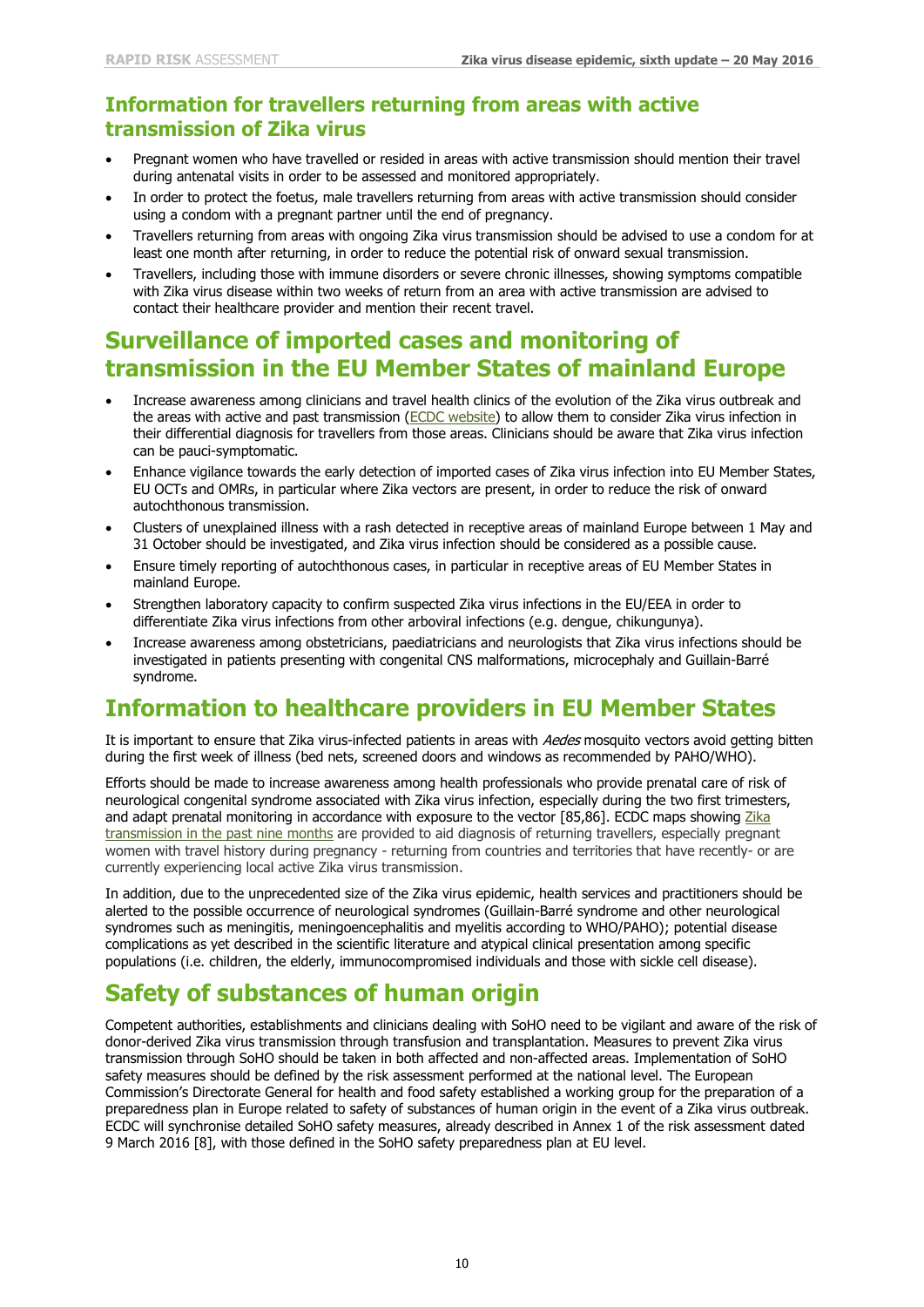#### **Non-affected areas and areas with sporadic transmission**

The primary measure to prevent Zika virus transmission in non-affected areas and areas with sporadic transmission is the temporary deferral of donations from blood donors and living donors of cells and tissues who are at risk of having been infected. When defining donors at risk criteria for consideration are:

- A medical diagnosis of Zika virus disease;
- Returning from areas with widespread transmission;
- Reporting sexual intercourse with males diagnosed with Zika virus disease or who have returned from areas with widespread transmission.

Based on the frequency of travel to currently affected areas, the Netherlands have assessed a risk of Zika virus transmission by blood donors who have had sexual contact with a male returning from affected area as too small to warrant their deferral [87]. Similarly, based on a risk assessment, Australia does not apply deferral to blood donors who have had sexual contact with asymptomatic males returning from affected areas [88]. Thus, current practice, as reported to date, is that the implementation of safety measures for this category of risk donors is being considered and re-assessed as required, as part of the risk assessment for national preparedness plans.

Cells and tissues from deceased donors with a recent medical diagnosis of Zika virus infection should not be accepted for donation. Periods defined for living SoHO donor deferral/acceptance should be set to provide a sufficient safety margin for virus-free donation. This includes taking into account viral persistence in the particular type of SoHO during and after the clinical course of Zika virus disease.

#### **Areas with widespread transmission**

Blood and tissue establishments may temporarily interrupt donations and import blood components or cells and tissues from unaffected parts of the country and consider the use of pathogen inactivation for plasma, platelets and some tissues. The screening of all donated blood and all donors of cells and tissues for the presence of Zika virus RNA by nucleic acid testing (NAT) may be considered necessary to assure the safety and sustainability of supply in areas with widespread transmission. A systematic review and pooled analysis to estimate the distribution of times from Zika infection to symptom onset, seroconversion and viral clearance showed that symptom-based screening reduces the risk of a positive Zika virus blood donation by 7% (RR 0.93, 95% CI 0.86–0.99), and antibody screening by 29% (RR 0.71, 95% CI: 0.28–0.88) [89]. This estimate confirms that in areas with a high incidence of Zika virus, blood establishments may consider NAT testing to identify lots safe for use in pregnant women.

Test kits, registered/approved for use as screening tests, should be used for determining SoHO donor/donation suitability. Commercial Zika tests for screening are still under development. Based on scientific data, SoHO establishments and laboratories may develop in-house or adapt available commercial diagnostic test for screening purposes. The use of such screening tests in the event of a Zika virus outbreak should be validated and approved by the responsible national authority. Some blood establishments are gaining experience with in-house testing or using adapted commercial tests. Semi-automated platforms for NAT screening using CE marked kits for diagnostics were implemented for NAT screening in the French West Indies during the 2014 outbreak of chikungunya [90] and are currently being implemented for NAT screening of blood donors for Zika virus in the French Antilles using the RealStar RT-PRC Zika kit 1.0, Altona. At the end of March 2016, the US Food and Drug Administration approved the use of an investigational test to screen blood donations for Zika virus under a new drug application being investigated for areas with an active mosquito-borne transmission of Zika virus [91]. Those European Member States that are most likely be impacted by a spread of the Zika virus infection could potentially use this test for screening blood donations.

Irrespective of the presence of ongoing local virus transmission in the area, the risk of Zika virus transmission through organs donated by living or deceased donors should be recognised and assessed during a pre-donation evaluation and balanced against the benefits of the transplantation for each potential recipient.

## **Preparedness in the EU**

Preparedness for the prevention and control of Zika virus infection in the EU/EEA will require capacities and capabilities for early detection, response and communication. ECDC has published a [preparedness planning guide](http://ecdc.europa.eu/en/publications/Publications/zika-preparedness-planning-guide-aedes-mosquitoes.pdf)  [for diseases transmitted by](http://ecdc.europa.eu/en/publications/Publications/zika-preparedness-planning-guide-aedes-mosquitoes.pdf) Aedes aegypti and Aedes albopictus. The guide focuses on the main components that should be considered when developing preparedness plans. Consistent with the evidence presented in this document, the following components might be considered with regard to Zika virus preparedness [55,92-96].

Early detection mechanisms should ensure the following:

- Rapid notification of human cases (imported and/or autochthonous).
- Surveillance of those Aedes mosquito species that are vectors for Zika virus; this should include consideration of entomological and environmental indicators. ECDC Guidelines for the surveillance of invasive mosquitoes in Europe provide a useful overview of entomological surveillance at national and subnational levels [97].
- Laboratory diagnosis capacity.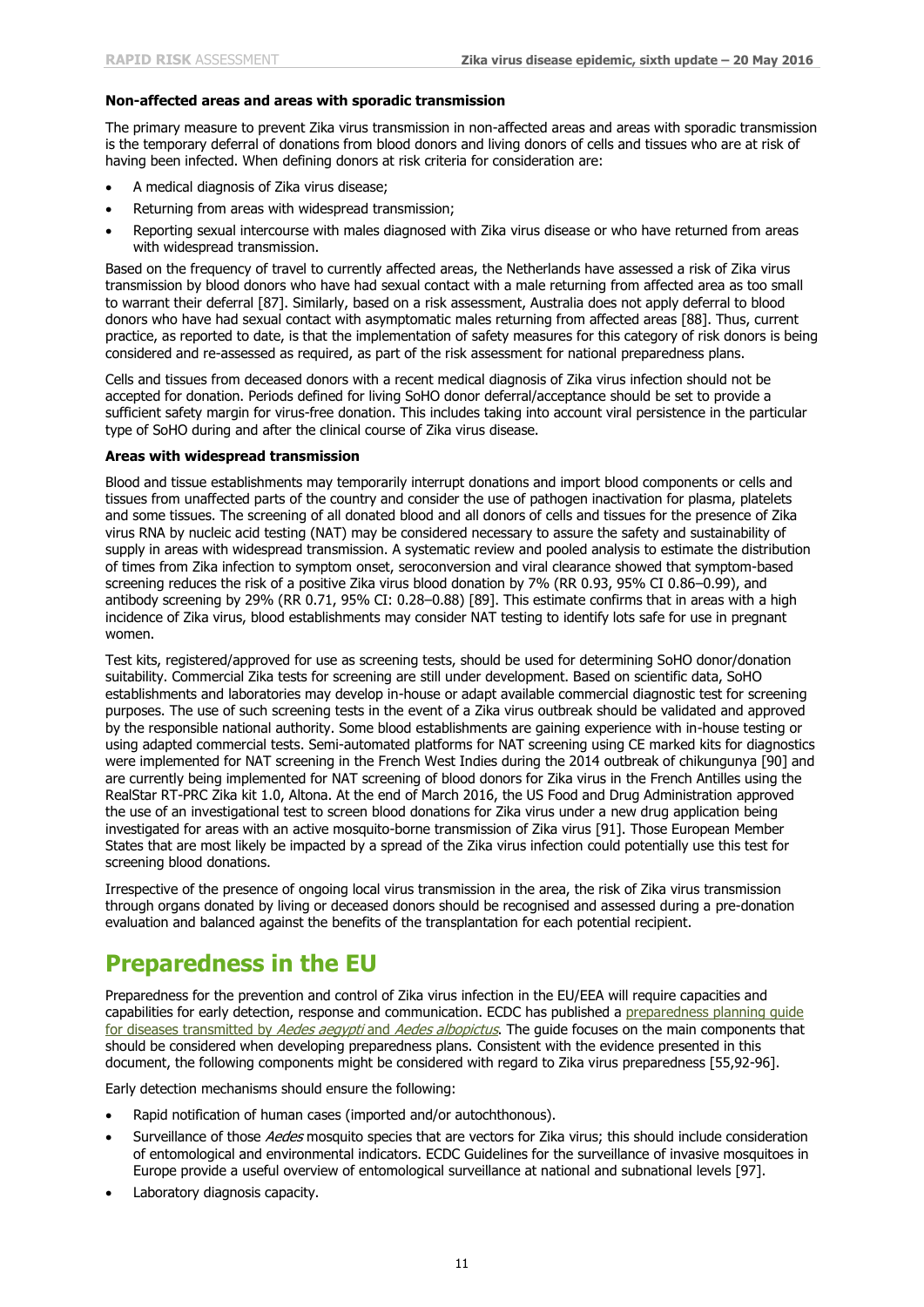Response mechanisms should cover the following:

- Organisational and planning mechanisms aimed at the prevention and control of mosquito-borne diseases.
- Intersectoral and cross-disciplinary collaboration with all relevant partners.
- Case management.
- Safety of substances of human origin.
- Gynaecological, obstetric and neonatal services to follow-up on infected pregnant women and to provide reproductive health guidance.
- Outbreak investigation capacity (including epidemiological, entomological and environmental aspects)
- Rapid vector control measures against imported cases in areas with Aedes mosquito species that are vectors for Zika virus.

Communication mechanisms:

- Advice to travellers, with special focus on pregnant women.
- Training of healthcare professionals on health impacts of Zika virus.
- Community involvement in the control of mosquito populations through both individual and collective preventive measures.
- Involvement of mass media for communication purposes and to promote public awareness and protection.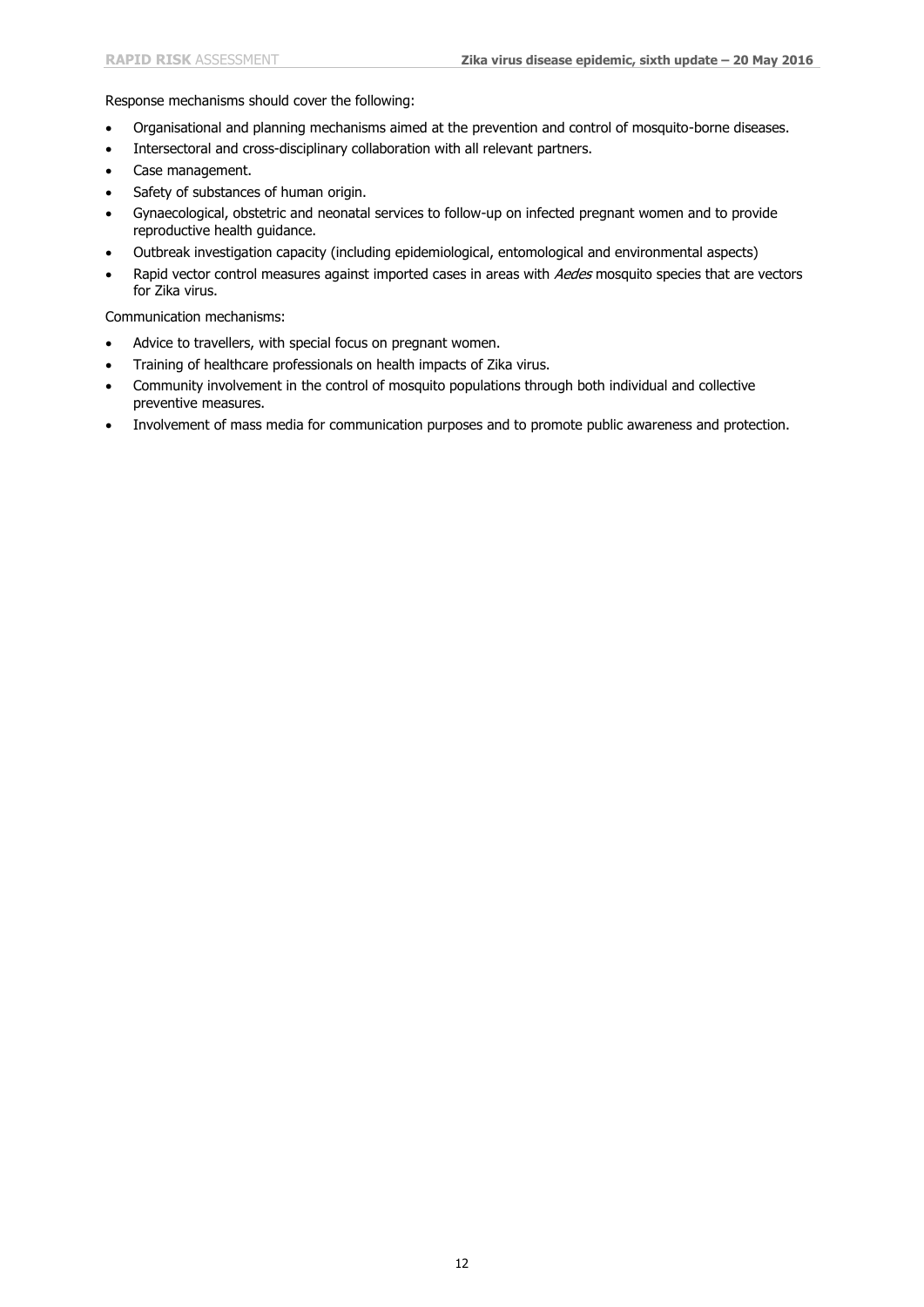# **Annex 1. Time of detection Zika virus in biological samples**

| Sample origin        | <b>Methods</b>       | Range of detection in days from onset of symptoms |        |                              |                |
|----------------------|----------------------|---------------------------------------------------|--------|------------------------------|----------------|
|                      |                      | Minimum (days)                                    | Ref.   | <b>Maximum</b><br>(days)     | Ref.           |
| <b>Blood</b>         | Molecular diagnostic | One day prior to<br>symptoms                      | [98]   | 14                           | $[77]$         |
|                      | Virus isolation      |                                                   |        |                              |                |
| Urine                | Molecular diagnostic | One day prior to<br>symptoms                      | $[98]$ | 15 to 29                     | $[66, 99-101]$ |
|                      | Virus isolation      |                                                   |        | 4                            | $[102]$        |
| <b>Saliva</b>        | Molecular diagnostic | 1                                                 | [67]   | 29                           | [100]          |
|                      | Virus isolation      |                                                   |        | 6                            | $[100]$        |
| <b>Seminal fluid</b> | Molecular diagnostic | 14                                                | $[77]$ | 62                           | $[78]$         |
|                      | Virus isolation      |                                                   |        | 21 to 24                     | [68, 76]       |
| <b>Breast milk</b>   | Molecular diagnostic | 3 (after delivery)                                | $[69]$ | $ 8$ (after delivery) $[69]$ |                |
|                      | Virus isolation      |                                                   |        | 4 (after delivery) $ 103 $   |                |

#### **Table 1. Time of detection of Zika virus in human samples**

According to communication during the international Zika summit which took place in Paris on 25–26 April 2016, Zika virus RNA was detected in three asymptomatic individuals during a biological, clinical, serological and virological follow-up of a military community exposed to Zika virus in Suriname over a two-week period (two urine samples and one blood sample) [98].

The main features of detection Zika virus in human samples can be summarised as follow:

- In the blood, Zika virus is usually detected between the day of onset of symptoms and five days after (up to 14 days) [77]. Molecular diagnostics were found positive the day prior the onset of symptoms and in one asymptomatic patient [98]. It is estimated that Zika virus clearance in the blood takes on average 9.9 days (95% CI: 6.8–21.4) [89].
- In the urine, molecular diagnostic results were positive up to 29 days [100] and viral isolation at day four after onset [102].
- In the saliva, the Zika virus RNA was detected for up to 29 days [100]. Zika virus isolation from saliva has been reported on day six after onset of a febrile illness in a patient returning from the Dominican Republic to Italy [100]. Further investigation would be needed to evaluate the infectivity of Zika virus in saliva as a nonvector-borne viral transmission mode of Zika disease.
- In breast milk two studies have been published (see table above) along with a recent review [104].

Based on a modelling study, seroconversion occurs on average at 9.0 days (95% CI, 7.0–11.6) after infection but serological results should be interpreted with caution due to cross-reactivity with other flaviviruses and depending on the vaccination status against flaviviruses [89,105]. A recent case report of Zika congenital infection showed a prolonged detection at low level by quantitative RT-PCR of Zika virus RNA in serum from the mother at between weeks 16 and 20 of pregnancy and after termination of the pregnancy, RT-PCR returned to negative. The kinetics of Zika virus RNA in the sera of infected pregnant women are not yet well understood and would require assessment in larger studies [74].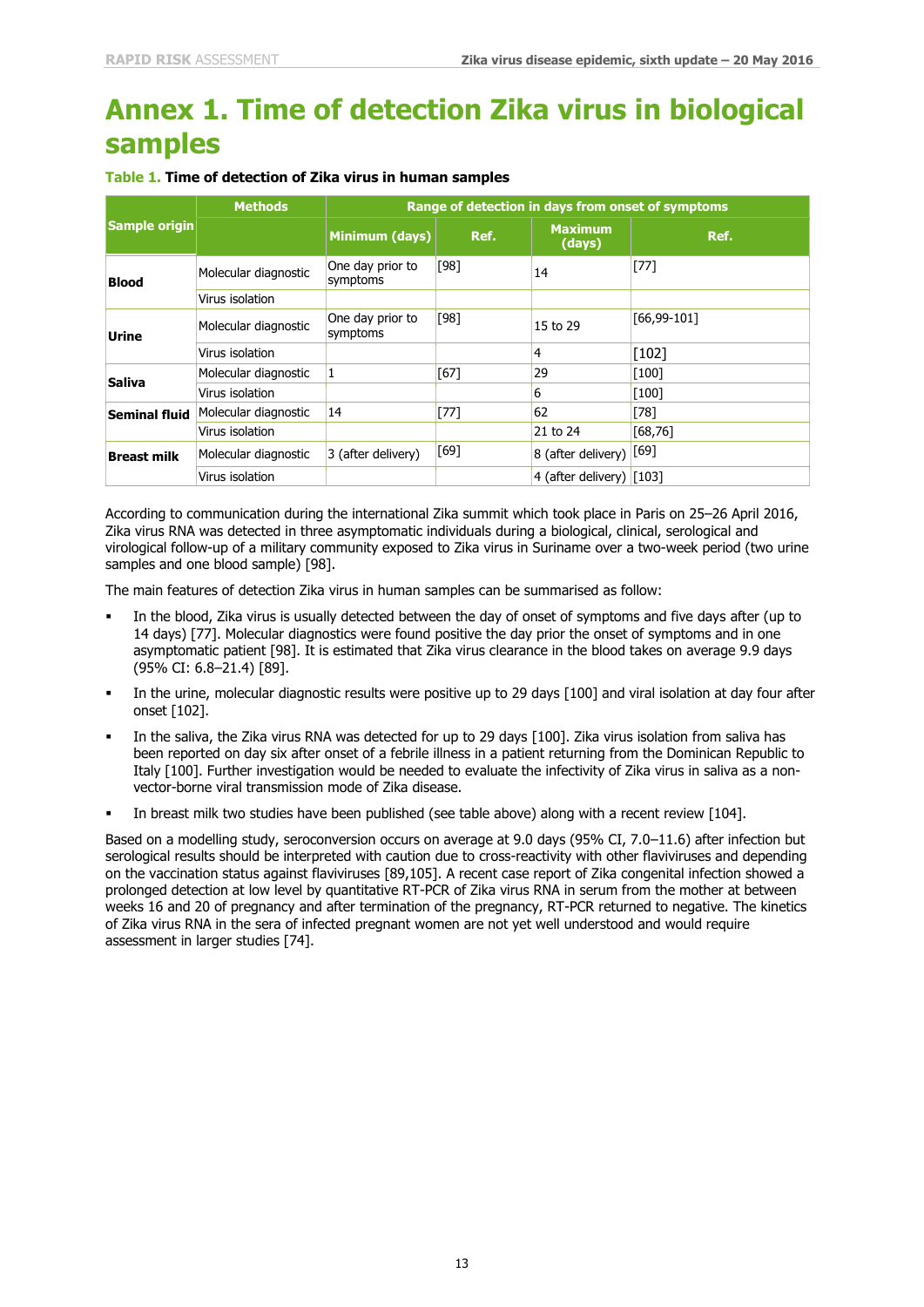## **References**

- 1. European Centre for Disease Prevention and Control. Rapid risk assessment Zika virus infection outbreak, French Polynesia. 14 February 2014 [Internet]. Stockholm: ECDC; 2014. Available from: [http://ecdc.europa.eu/en/publications/Publications/Zika-virus-French-Polynesia-rapid-risk-assessment.pdf.](http://ecdc.europa.eu/en/publications/Publications/Zika-virus-French-Polynesia-rapid-risk-assessment.pdf)
- 2. European Centre for Disease Prevention and Control. Rapid risk assessment Zika virus infection outbreak, Brazil and the Pacific region. 25 May 2015 [Internet]. Stockholm: ECDC; 2015. Available from: [http://ecdc.europa.eu/en/publications/Publications/rapid-risk-assessment-Zika%20virus-south-america-](http://ecdc.europa.eu/en/publications/Publications/rapid-risk-assessment-Zika%20virus-south-america-Brazil-2015.pdf)[Brazil-2015.pdf.](http://ecdc.europa.eu/en/publications/Publications/rapid-risk-assessment-Zika%20virus-south-america-Brazil-2015.pdf)
- 3. European Centre for Disease Prevention and Control. Rapid risk assessment Microcephaly in Brazil potentially linked to the Zika virus epidemic. 24 November 2015 [Internet]. Stockholm: ECDC; 2015. Available from: [http://ecdc.europa.eu/en/publications/Publications/zika-microcephaly-Brazil-rapid-risk](http://ecdc.europa.eu/en/publications/Publications/zika-microcephaly-Brazil-rapid-risk-assessment-Nov-2015.pdf)[assessment-Nov-2015.pdf.](http://ecdc.europa.eu/en/publications/Publications/zika-microcephaly-Brazil-rapid-risk-assessment-Nov-2015.pdf)
- 4. European Centre for Disease Prevention and Control. Rapid risk assessment Zika virus epidemic in the Americas: potential association with microcephaly and Guillain-Barré syndrome. 10 December 2015 [Internet]. Stockholm: ECDC; 2015. Available from: [http://ecdc.europa.eu/en/publications/Publications/zika](http://ecdc.europa.eu/en/publications/Publications/zika-virus-americas-association-with-microcephaly-rapid-risk-assessment.pdf)[virus-americas-association-with-microcephaly-rapid-risk-assessment.pdf.](http://ecdc.europa.eu/en/publications/Publications/zika-virus-americas-association-with-microcephaly-rapid-risk-assessment.pdf)
- 5. European Centre for Disease Prevention and Control. Rapid risk assesment: Zika virus epidemic in the Americas: potential association with microcephaly and Guillain-Barré syndrome. First update, 21 January 2016 [Internet]. Stockholm: ECDC; 2016. Available from: [http://ecdc.europa.eu/en/publications/Publications/rapid-risk-assessment-zika-virus-first-update-jan-](http://ecdc.europa.eu/en/publications/Publications/rapid-risk-assessment-zika-virus-first-update-jan-2016.pdf)[2016.pdf.](http://ecdc.europa.eu/en/publications/Publications/rapid-risk-assessment-zika-virus-first-update-jan-2016.pdf)
- 6. European Centre for Disease Prevention and Control. Rapid risk assesment Zika virus disease epidemic: potential association with microcephaly and Guillain-Barré syndrome. Second update, 8 February 2016 [Internet]. Stockholm: ECDC; 2016. Available from: [http://ecdc.europa.eu/en/publications/Publications/zika](http://ecdc.europa.eu/en/publications/Publications/zika-virus-rapid-risk-assessment-8-february-2016.pdf)[virus-rapid-risk-assessment-8-february-2016.pdf.](http://ecdc.europa.eu/en/publications/Publications/zika-virus-rapid-risk-assessment-8-february-2016.pdf)
- 7. European Centre for Disease Prevention and Control. Rapid risk assessment Zika virus disease epidemic: potential association with microcephaly and Guillain-Barré syndrome. Third update, 23 February 2016 [Internet]. Stockholm: ECDC; 2016. Available from: [http://ecdc.europa.eu/en/publications/Publications/zika](http://ecdc.europa.eu/en/publications/Publications/zika-virus-rapid-risk-assessment-23-february-2016.pdf)[virus-rapid-risk-assessment-23-february-2016.pdf.](http://ecdc.europa.eu/en/publications/Publications/zika-virus-rapid-risk-assessment-23-february-2016.pdf)
- 8. European Centre for Disease Prevention and Control. Rapid risk assessment Zika virus disease epidemic: potential association with microcephaly and Guillain-Barré syndrome. Fourth update, 9 March 2016 [Internet]. Stockholm: ECDC; 2016. Available from: [http://ecdc.europa.eu/en/publications/Publications/zika](http://ecdc.europa.eu/en/publications/Publications/zika-virus-rapid-risk-assessment-9-march-2016.pdf)[virus-rapid-risk-assessment-9-march-2016.pdf.](http://ecdc.europa.eu/en/publications/Publications/zika-virus-rapid-risk-assessment-9-march-2016.pdf)
- 9. European Centre for Disease Prevention and Control. Rapid risk assessment Zika virus disease epidemic: potential association with microcephaly and Guillain-Barre syndrome. Fifth update, 11th April 2016. [Internet]. Stockholm: ECDC; 2016. Available from: [http://ecdc.europa.eu/en/publications/Publications/zika](http://ecdc.europa.eu/en/publications/Publications/zika-virus-rapid-risk-assessment-11-april-2016.docx.pdf)[virus-rapid-risk-assessment-11-april-2016.docx.pdf](http://ecdc.europa.eu/en/publications/Publications/zika-virus-rapid-risk-assessment-11-april-2016.docx.pdf)
- 10. Malone RW, Homan J, Callahan MV, Glasspool-Malone J, Damodaran L, Schneider Ade B, et al. Zika Virus: Medical Countermeasure Development Challenges. PLoS Negl Trop Dis. 2016 Mar;10(3):e0004530.
- 11. Plourde AR, Bloch EM. A Literature Review of Zika Virus. Emerg Infect Dis. 2016 Jul 15;22(7).
- 12. Sirohi D, Chen Z, Sun L, Klose T, Pierson TC, Rossmann MG, et al. The 3.8 A resolution cryo-EM structure of Zika virus. Science. 2016 Apr 22;352(6284):467-70.
- 13. Kostyuchenko VA, Lim EX, Zhang S, Fibriansah G, Ng TS, Ooi JS, et al. Structure of the thermally stable Zika virus. Nature. Epub 2016 Apr 19.
- 14. Zhu Z, Chan JF, Tee KM, Choi GK, Lau SK, Woo PC, et al. Comparative genomic analysis of pre-epidemic and epidemic Zika virus strains for virological factors potentially associated with the rapidly expanding epidemic. Emerg Microbes Infect. 2016;5:e22.
- 15. Wang L, Valderramos SG, Wu A, Ouyang S, Li C, Brasil P, et al. From Mosquitos to Humans: Genetic Evolution of Zika Virus. Cell Host Microbe. 2016 May 11;19(5):561-5.
- 16. Faria NR, Azevedo Rdo S, Kraemer MU, Souza R, Cunha MS, Hill SC, et al. Zika virus in the Americas: Early epidemiological and genetic findings. Science. 2016 Apr 15;352(6283):345-9.
- 17. Carteaux G, Maquart M, Bedet A, Contou D, Brugieres P, Fourati S, et al. Zika Virus Associated with Meningoencephalitis. N Engl J Med. 2016 Apr 21;374(16):1595-6.
- 18. Vinhaes E, Santos L, Dias L, Andrade N, Bezerra V, De Moraes L, et al. Transient hearing loss in adults associated with Zika virus infection. In: International Zika Summit 2016; 25- 26 April 2016 [Internet]. Paris: Institute Pasteur. Available from: [http://www.zikasummit2016.org/images/Public/Zika-Abstracts.pdf.](http://www.zikasummit2016.org/images/Public/Zika-Abstracts.pdf)
- 19. de Fatima Vasco Aragao M, van der Linden V, Brainer-Lima AM, Coeli RR, Rocha MA, Sobral da Silva P, et al. Clinical features and neuroimaging (CT and MRI) findings in presumed Zika virus related congenital infection and microcephaly: retrospective case series study. BMJ. 2016;353:i1901.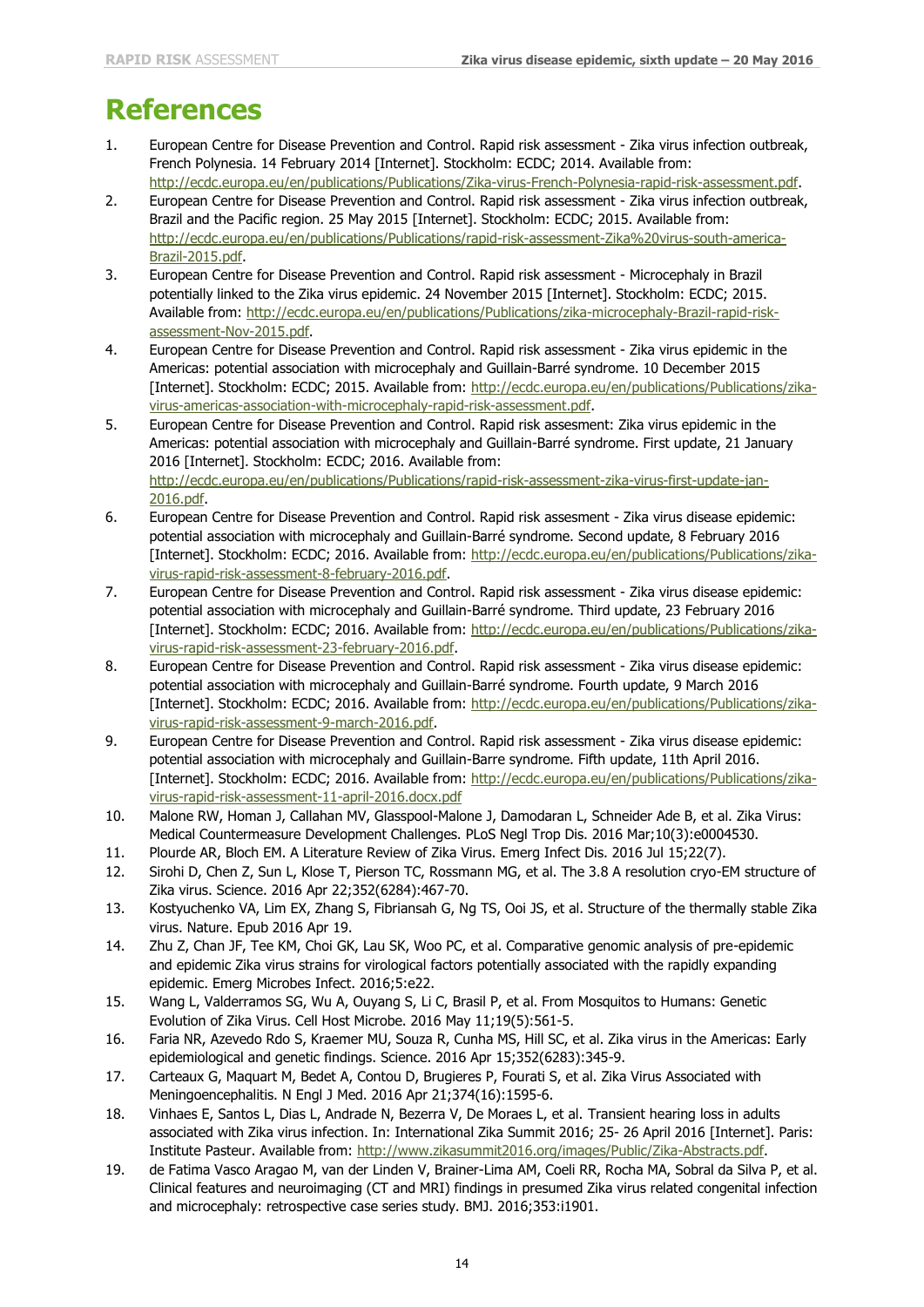- 20. Rasmussen SA, Jamieson DJ, Honein MA, Petersen LR. Zika Virus and Birth Defects Reviewing the Evidence for Causality. N Engl J Med. Epub 2016 Apr 13.
- 21. Broutet N, Krauer F, Riesen M, Khalakdina A, Almiron M, Aldighieri S, et al. Zika Virus as a Cause of Neurologic Disorders. N Engl J Med. 2016 Apr 21;374(16):1506-9.
- 22. World Health Organization. Zika situation report: Zika virus, microcephaly and Guillain Barré syndrome. 31 March 2016 [Internet]. Geneva: WHO; 2016. Available from:
- [http://apps.who.int/iris/bitstream/10665/204718/1/zikasitrep\\_31Mar2016\\_eng.pdf?ua=1.](http://apps.who.int/iris/bitstream/10665/204718/1/zikasitrep_31Mar2016_eng.pdf?ua=1)
- 23. Brasil P, Pereira JP, Jr., Raja Gabaglia C, Damasceno L, Wakimoto M, Ribeiro Nogueira RM, et al. Zika Virus Infection in Pregnant Women in Rio de Janeiro - Preliminary Report. N Engl J Med. 2016 Mar 4.
- 24. Thalia VBA, Rodrigues L. Microcephaly and Zika infection: preliminary report of a case-control study. 2016. In: International Zika Summit, 25-26 April 2016 [Internet]. Paris: Institute Pasteur. Available from: <http://www.zikasummit2016.org/images/Public/Zika-Abstracts.pdf>
- 25. Cao-Lormeau V-M, Blake A, Mons S, Lastère S, Roche C, Vanhomwegen J, et al. Guillain-Barré syndrome outbreak associated with Zika virus infection in French Polynesia: a case-control study. Lancet. 2016 (ePub: 29 February 2016).
- 26. Lednicky J, Beau De Rochars VM, El Badry M, Loeb J, Telisma T, Chavannes S, et al. Zika Virus Outbreak in Haiti in 2014: Molecular and Clinical Data. PLoS Negl Trop Dis. 2016 Apr;10(4):e0004687.
- 27. Brasil P, Calvet GA, Siqueira AM, Wakimoto M, de Sequeira PC, Nobre A, et al. Zika Virus Outbreak in Rio de Janeiro, Brazil: Clinical Characterization, Epidemiological and Virological Aspects. PLoS Negl Trop Dis. 2016;10(4):e0004636.
- 28. World Health Organization. Zika situation report: Zika virus, microcephaly and Guillain Barré syndrome. 14 April 2016 [Internet]. Geneva: WHO; 2016. Available from: [http://apps.who.int/iris/bitstream/10665/205189/1/zikasitrep\\_14Apr2016\\_eng.pdf?ua=1.](http://apps.who.int/iris/bitstream/10665/205189/1/zikasitrep_14Apr2016_eng.pdf?ua=1)
- 29. Favoretto S, Araujo D, Oliveira D, Duarte N, Mesquita F, Zanotto P, et al. First detection of Zika virus in neotropical primates in Brazil: a possible new reservoir. bioRxiv [Internet]. 2016. Available from: [http://biorxiv.org/content/early/2016/04/20/049395.](http://biorxiv.org/content/early/2016/04/20/049395)
- 30. Deckard TD, Chung WM, Brooks JT, Smith JC, Woldai S, Hennessey M, et al. Male-to-Male Sexual Transmission of Zika Virus — Texas, January 2016. MMWR Morb Mortal Wkly Rep. 2016;65(14):372-74.
- 31. Chouin-Carneiro T, Vega-Rua A, Vazeille M, Yebakima A, Girod R, Goindin D, et al. Differential susceptibilities of Aedes aegypti and Aedes albopictus from the Americas to Zika Virus. PLoS Negl Trop Dis. 2016;10(3):e0004543.
- 32. Jupille H, Seixas G, Mousson L, Sousa CA, Failloux AB. Zika virus, a new threat for Europe? bioRxiv [Internet]. 2016. Available from: [http://biorxiv.org/content/biorxiv/early/2016/04/13/048454.full.pdf.](http://biorxiv.org/content/biorxiv/early/2016/04/13/048454.full.pdf)
- 33. Ryckebusch F, Matondo M, Misse D, Choumet V. Infection of Aedes albopictus and Aedes aegypti with Zika virus: perspectives for an emergence in Europe. 2016. In: International Zika Summit 2016; 25-26 April 2016 [Internet]. Paris: Institute Pasteur. Available from: [http://www.zikasummit2016.org/images/Public/Zika-](http://www.zikasummit2016.org/images/Public/Zika-Abstracts.pdf)[Abstracts.pdf.](http://www.zikasummit2016.org/images/Public/Zika-Abstracts.pdf)
- 34. Di Luca M, Severini F, Toma L, Boccolini D, Romi R, Remoli ME, et al. Experimental studies of susceptibility of Italian Aedes albopictus to Zika virus. Euro Surveill [Internet]. 2016 May 5; 21(18):[pii=30223 p.]. Available from: [http://www.eurosurveillance.org/ViewArticle.aspx?ArticleId=22468.](http://www.eurosurveillance.org/ViewArticle.aspx?ArticleId=22468)
- 35. Corman VM, Rasche A, Baronti C, Aldabbagh S, Cadar D, Reusken CBEM, et al. Clinical comparison, standardization and optimization of Zika virus molecular detection. Bull World Healt Organ [Internet]. Forthcoming. Available from: [http://www.who.int/bulletin/online\\_first/16-175950.pdf.](http://www.who.int/bulletin/online_first/16-175950.pdf)
- 36. U.S. Food and Drug Administration. Emergency use authorizations: Zika virus emergency use authorization [Internet]. Silver Spring, MD: FDA; 2016. Available from: [http://www.fda.gov/MedicalDevices/Safety/EmergencySituations/ucm161496.htm#zika.](http://www.fda.gov/MedicalDevices/Safety/EmergencySituations/ucm161496.htm#zika)
- 37. Centers for Disease Control and Prevention. Interim guidance for Zika testing of urine. MMWR Morb Mortal Wkly Rep. Forthcoming.
- 38. Ministério da Saúde (Brasil). Monitoramento dos casos de dengue, febre de chikungunya e febre pelo vírus Zika até a Semana Epidemiológica 16, 2016. Boletim Epidemiológico N° 20 - 2016 [Internet]: Ministério da Saúde; 2016. Available from: http://portalsaude.saude.gov.br/images/pdf/2016/maio/17/2016-016--- Dengue-SE16-publica----o.pdf
- 39. Ministério da Saúde (Brazil). Monitoramento dos casos de dengue, febre de chikungunya e febre pelo virus Zika ate a Semana Epidemiologica 13, Boletim Epidemiologico No 18 - 2016 [Internet]2016. Available from: <http://portalsaude.saude.gov.br/images/pdf/2016/abril/27/2016-014---Dengue-SE13-substitui----o.pdf>
- 40. Instituto Nacional de Salud (Colombia). Semana epidemiológica número 18 de 2016 (01 may. al 07 may.). Boletin epidemiologico semanal [Internet]. 2016. Available from: [http://www.ins.gov.co/boletin](http://www.ins.gov.co/boletin-epidemiologico/Boletn%20Epidemiolgico/2016%20Boletin%20epidemiologico%20semana%2018.pdf)[epidemiologico/Boletn%20Epidemiolgico/2016%20Boletin%20epidemiologico%20semana%2018.pdf.](http://www.ins.gov.co/boletin-epidemiologico/Boletn%20Epidemiolgico/2016%20Boletin%20epidemiologico%20semana%2018.pdf)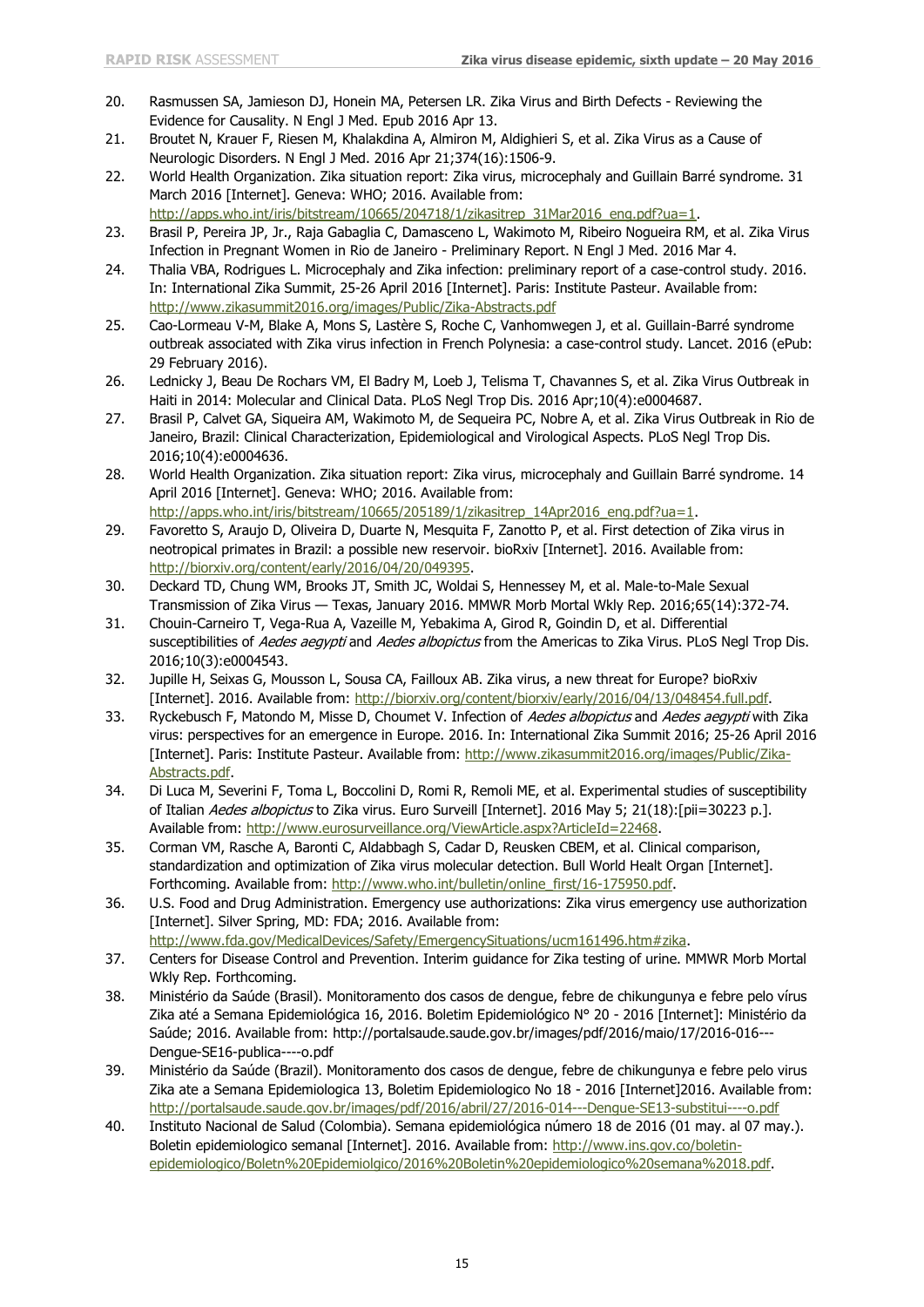- 41. European Centre for Disease Prevention and Control. Zika outbreak in the Americas and the Pacific [Internet]. Stockholm: ECDC; 2016. Available from: [http://ecdc.europa.eu/en/healthtopics/zika\\_virus\\_infection/zika-outbreak/Pages/zika-outbreak.aspx.](http://ecdc.europa.eu/en/healthtopics/zika_virus_infection/zika-outbreak/Pages/zika-outbreak.aspx)
- 42. European Centre for Disease Prevention and Control. Countries and territories with local Zika transmission [Internet]. Stockholm: ECDC; 2016. Available from: [http://ecdc.europa.eu/en/healthtopics/zika\\_virus\\_infection/zika-outbreak/Pages/Zika-countries-with](http://ecdc.europa.eu/en/healthtopics/zika_virus_infection/zika-outbreak/Pages/Zika-countries-with-transmission.aspx)[transmission.aspx.](http://ecdc.europa.eu/en/healthtopics/zika_virus_infection/zika-outbreak/Pages/Zika-countries-with-transmission.aspx)
- 43. World Health Organization. WHO confirms Zika virus strain imported from the Americas to Cabo Verde. 20 may 2016. [Internet]. Geneva: WHO; 2016. Available from: [http://www.who.int/mediacentre/news/releases/2016/zika-cabo-verde/en/.](http://www.who.int/mediacentre/news/releases/2016/zika-cabo-verde/en/)
- 44. Direção-Nacional de Saúde (Cabo Verde)-Servico de Vigilancia intergrada e resposta a epidemias. Boletim Informativo: Surto de casos suspeitos de infeção por Vírus Zika Ano 2016 [Internet]: Direção-Nacional de Saúde 2016. Available from: [http://www.minsaude.gov.cv/index.php/documentosite/zika-1/338-boletim](http://www.minsaude.gov.cv/index.php/documentosite/zika-1/338-boletim-informativo-surto-suspeito-zika-semana/file)[informativo-surto-suspeito-zika-semana/file.](http://www.minsaude.gov.cv/index.php/documentosite/zika-1/338-boletim-informativo-surto-suspeito-zika-semana/file)
- 45. Institut de veille sanitaire. Zika Données épidémiologiques [Internet]. 13 May 2016. Available from: [http://www.invs.sante.fr/fr/Dossiers-thematiques/Maladies-infectieuses/Maladies-a-transmission](http://www.invs.sante.fr/fr/Dossiers-thematiques/Maladies-infectieuses/Maladies-a-transmission-vectorielle/Zika/Donnees-epidemiologiques)[vectorielle/Zika/Donnees-epidemiologiques.](http://www.invs.sante.fr/fr/Dossiers-thematiques/Maladies-infectieuses/Maladies-a-transmission-vectorielle/Zika/Donnees-epidemiologiques)
- 46. Ministerio de Sanidad SSeIE. Casos diagnosticados: 17 May 2016 [Internet]. Madrid: Ministerio de Sanidad; 2016. Available from:

[http://www.msssi.gob.es/profesionales/saludPublica/zika/casosDiagnosticados/home.htm.](http://www.msssi.gob.es/profesionales/saludPublica/zika/casosDiagnosticados/home.htm)

- 47. Pan American Health Organization / World Health Organization, Regional Office for the Americas. Suspected and confirmed Zika cases reported by countries and territories in the Americas, 2015-2016 [Internet]. PAHO/WHO; 2016. Available from: [http://ais.paho.org/phip/viz/ed\\_zika\\_epicurve.asp.](http://ais.paho.org/phip/viz/ed_zika_epicurve.asp)
- 48. Mlakar J, Korva M, Tul N, Popovic M, Poljsak-Prijatelj M, Mraz J, et al. Zika Virus Associated with Microcephaly. N Engl J Med. 2016 Mar 10;374(10):951-8.
- 49. World Health Organization. Zika situation report: Zika virus, microcephaly, and Guillain Barre syndrome. 12 May 2016 [Internet]. Geneva: WHO; 2016. Available from: [http://apps.who.int/iris/bitstream/10665/206311/1/zikasitrep\\_12May2016\\_eng.pdf?ua=1.](http://apps.who.int/iris/bitstream/10665/206311/1/zikasitrep_12May2016_eng.pdf?ua=1)
- 50. Generalitat de Catalunya. Comunicat sobre virus zika: 5 May 2016 [Internet]. Available from: [http://premsa.gencat.cat/pres\\_fsvp/AppJava/notapremsavw/292697/ca/comunicat-sobre-virus-zika.do.](http://premsa.gencat.cat/pres_fsvp/AppJava/notapremsavw/292697/ca/comunicat-sobre-virus-zika.do)
- 51. Ministério da Saúde (Brazil). Ministério da Saúde confirma 1.384 casos de microcefalia no país. 14 May 2016 [Internet]. Ministerio da Saude (Brazil); 2016. Available from: [http://portalsaude.saude.gov.br/index.php/cidadao/principal/agencia-saude/23753-microcefalia-ministerio](http://portalsaude.saude.gov.br/index.php/cidadao/principal/agencia-saude/23753-microcefalia-ministerio-da-saude-confirma-1-384-casos-no-pais)[da-saude-confirma-1-384-casos-no-pais](http://portalsaude.saude.gov.br/index.php/cidadao/principal/agencia-saude/23753-microcefalia-ministerio-da-saude-confirma-1-384-casos-no-pais)
- 52. World Health Organization. Zika virus technical report: interim risk assessment WHO European Region. May 2016 [Internet]. Geneva: WHO; 2016. Available from: http://www.euro.who.int/ data/assets/pdf file/0003/309981/Zika-Virus-Technical-report.pdf?ua=1.
- 53. European Centre for Disease Prevention and Control. Potential risks to public health related to communicable diseases at the Olympics and Paralympics Games in Rio de Janeiro, Brazil 2016 [Internet]. Stockholm ECDC; 2016. Available from: [http://ecdc.europa.eu/en/publications/\\_layouts/forms/Publication\\_DispForm.aspx?List=4f55ad51-4aed-](http://ecdc.europa.eu/en/publications/_layouts/forms/Publication_DispForm.aspx?List=4f55ad51-4aed-4d32-b960-af70113dbb90&ID=1486)[4d32-b960-af70113dbb90&ID=1486](http://ecdc.europa.eu/en/publications/_layouts/forms/Publication_DispForm.aspx?List=4f55ad51-4aed-4d32-b960-af70113dbb90&ID=1486)
- 54. World Health Organization. Zika virus and the Olympic and Paralympic Games Rio 2016: 12 May 2016 [Internet]. Geneva: WHO. Available from: [http://www.who.int/mediacentre/news/statements/2016/zika](http://www.who.int/mediacentre/news/statements/2016/zika-olympics/en/)[olympics/en/.](http://www.who.int/mediacentre/news/statements/2016/zika-olympics/en/)
- 55. European Centre for Disease Prevention and Control. Dengue outbreak in Madeira, Portugal, March 2013. [Internet]. Stockholm: ECDC; 2014. Available from: [http://ecdc.europa.eu/en/publications/Publications/dengue-madeira-ECDC-mission-2013.pdf.](http://ecdc.europa.eu/en/publications/Publications/dengue-madeira-ECDC-mission-2013.pdf)
- 56. Massad E, Tan S-H, Khan K, Wilder-Smith A. Estimated Zika virus importations to Europe by travellers from Brazil. Global Health Action. 2016;9.
- 57. Gratz NG, Steffen R, Cocksedge W. Why aircraft disinsection? Bull World Health Organ. 2000;78(8):995- 1004.
- 58. World Health Organization. WHO statement on the first meeting of the International Health Regulations (2005) Emergency Committee on Zika virus and observed increase in neurological disorders and neonatal malformations. 1 February 2016 [Internet]. Geneva: WHO; 2016. Available from: [http://www.who.int/mediacentre/news/statements/2016/1st-emergency-committee-zika/en/.](http://www.who.int/mediacentre/news/statements/2016/1st-emergency-committee-zika/en/)
- 59. International Programme on Chemical Safety (IPCS). Chemicals for aircraft disinsection [Internet]. Geneva WHO; 2013. Available from: [http://www.who.int/ipcs/assessment/aircraft\\_disinsection\\_review/en/.](http://www.who.int/ipcs/assessment/aircraft_disinsection_review/en/)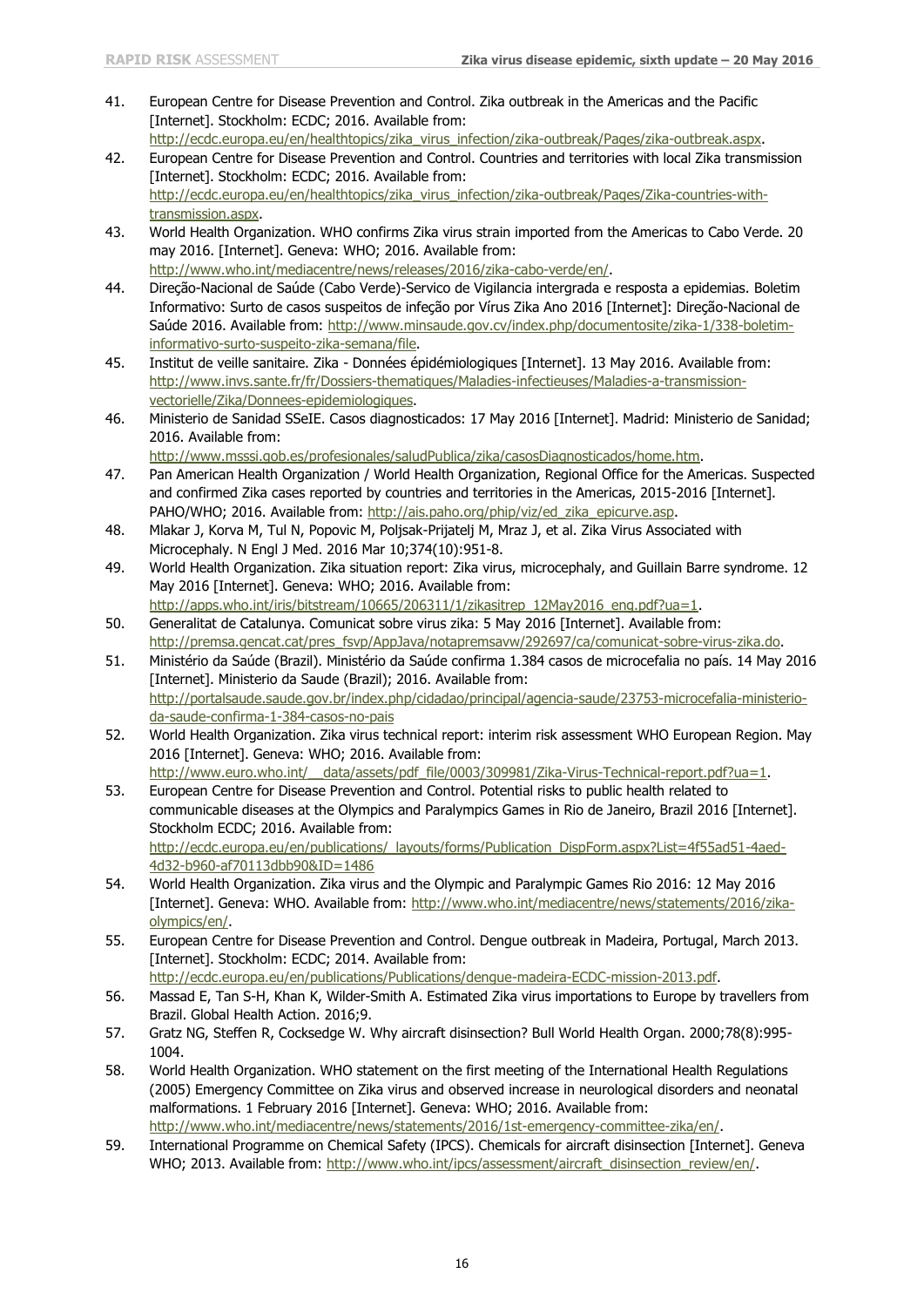- 60. World Health Organization. Report of the WHO Ad-hoc Advisory Group on aircraft disinsection for controlling the international spread of vector-borne diseases [Internet]. Geneva: WHO; 2016. Available from: [http://apps.who.int/iris/bitstream/10665/205795/1/WHO\\_HSE\\_GCR\\_2016.12\\_eng.pdf?ua=1.](http://apps.who.int/iris/bitstream/10665/205795/1/WHO_HSE_GCR_2016.12_eng.pdf?ua=1)
- 61. EU SHIPSAN ACT Joint Action. Interim guidance on maritime transport and Zika virus disease: update 13 April 2016 [Internet]. Shipsan; 2016. Available from: [http://www.shipsan.eu/Home/Zikavirus.aspx.](http://www.shipsan.eu/Home/Zikavirus.aspx)
- 62. European Transport Workers' Federation. ETF and ECSA joint declaration on the risks of the Zika virus and guidance to stay safe for crews onboard ships calling in affected countries. 3 May 2016 [Internet]. Brussels: ETF; 2016. Available from: [http://www.etf-europe.org/etf-press-area.cfm/pressdetail/11349.](http://www.etf-europe.org/etf-press-area.cfm/pressdetail/11349)
- 63. European Centre for Disease Prevention and Control. Mosquito maps: Current known distribution as of October 2015 [Internet]. Stockholm: ECDC; 2015. Available from: [http://ecdc.europa.eu/en/healthtopics/vectors/vector-maps/Pages/VBORNET\\_maps.aspx.](http://ecdc.europa.eu/en/healthtopics/vectors/vector-maps/Pages/VBORNET_maps.aspx)
- 64. European Centre for Disease Prevention and Control. VectorNet: A European network for sharing data on the geographic distribution of arthropod vectors, transmitting human and animal disease agents [Internet]. Stockholm: ECDC; 2016. Available from: [http://ecdc.europa.eu/en/activities/diseaseprogrammes/emerging\\_and\\_vector\\_borne\\_diseases/Pages/VBOR](http://ecdc.europa.eu/en/activities/diseaseprogrammes/emerging_and_vector_borne_diseases/Pages/VBORNET.aspx) [NET.aspx](http://ecdc.europa.eu/en/activities/diseaseprogrammes/emerging_and_vector_borne_diseases/Pages/VBORNET.aspx)
- 65. Musso D, Nhan T, Robin E, Roche C, Bierlaire D, Zisou K, et al. Potential for Zika virus transmission through blood transfusion demonstrated during an outbreak in French Polynesia, November 2013 to February 2014. Euro Surveill [Internet]. 2014; 19(14):[pii=20761 p.]. Available from: [http://www.eurosurveillance.org/ViewArticle.aspx?ArticleId=20761.](http://www.eurosurveillance.org/ViewArticle.aspx?ArticleId=20761)
- 66. Gourinat AC, O'Connor O, Calvez E, Goarant C, Dupont-Rouzeyrol M. Detection of Zika virus in urine. Emerg Infect Dis. 2015 Jan;21(1):84-6.
- 67. Musso D, Roche C, Tu-Xuan N, Robin E, Teissier A, Cao-Lormeau VM. Detection of Zika virus in saliva. J Clin Virol. 2015;68:53-5.
- 68. Musso D, Roche C, Robin E, Nhan T, Teissier A, Cao-Lormeau VM. Potential sexual transmission of Zika virus. Emerg Infect Dis. 2015 Feb;21(2):359-61.
- 69. Besnard M, Lastere S, Teissier A, Cao-Lormeau V, Musso D. Evidence of perinatal transmission of Zika virus, French Polynesia, December 2013 and February 2014. Euro Surveill [Internet]. 2014; 19(13):[pii=20751 p.]. Available from: [http://www.eurosurveillance.org/ViewArticle.aspx?ArticleId=20751.](http://www.eurosurveillance.org/ViewArticle.aspx?ArticleId=20751)
- 70. Aubry M, Finke J, Teissier A, Roche C, Broult J, Paulous S, et al. Seroprevalence of arboviruses among blood donors in French Polynesia, 2011-2013. Int J Infect Dis. 2015 Oct 23;41:11-2.
- 71. Herriman R. Transfusion-associated Zika virus reported in Brazil. 18 December 2015 [Internet]. Outbreak News Today; 2015. Available from: [http://outbreaknewstoday.com/transfusion-associated-zika-virus](http://outbreaknewstoday.com/transfusion-associated-zika-virus-reported-in-brazil-76935/)[reported-in-brazil-76935/.](http://outbreaknewstoday.com/transfusion-associated-zika-virus-reported-in-brazil-76935/)
- 72. Secretaria de Saúde de Campinas (Brasil), Hemocentro da Unicamp. Notícias: Campinas tem o primeiro caso de Zika vírus confirmado. 2 February 2016 [Internet]. Campinas: Prefeitura de Campinas (Brasil); 2016. Available from: [http://www.campinas.sp.gov.br/noticias-integra.php?id=29241.](http://www.campinas.sp.gov.br/noticias-integra.php?id=29241)
- 73. Souto L. São Paulo registra segundo caso de transmissão de zika por transfusão. 3 February 2016 [Internet]. O Globo; 2016. Available from: [http://oglobo.globo.com/brasil/sao-paulo-registra-segundo-caso](http://oglobo.globo.com/brasil/sao-paulo-registra-segundo-caso-de-transmissao-de-zika-por-transfusao-18601427#ixzz3zBOmp9Nn)[de-transmissao-de-zika-por-transfusao-18601427#ixzz3zBOmp9Nn](http://oglobo.globo.com/brasil/sao-paulo-registra-segundo-caso-de-transmissao-de-zika-por-transfusao-18601427#ixzz3zBOmp9Nn)
- 74. Driggers RW, Ho CY, Korhonen EM, Kuivanen S, Jaaskelainen AJ, Smura T, et al. Zika Virus Infection with Prolonged Maternal Viremia and Fetal Brain Abnormalities. N Engl J Med. Epub 2016 Mar 30.
- 75. World Health Organization. WHO Director-General summarizes the outcome of the Emergency Committee on Zika. 1 February 2016 [Internet]. Geneva: WHO; 2016. Available from: [http://www.who.int/mediacentre/news/statements/2016/emergency-committee-zika-microcephaly/en/.](http://www.who.int/mediacentre/news/statements/2016/emergency-committee-zika-microcephaly/en/)
- 76. D'Ortenzio E, Matheron S, de Lamballerie X, Hubert B, Piorkowski G, Maquart M, et al. Evidence of Sexual Transmission of Zika Virus. N Engl J Med. Epub 2016 Apr 13.
- 77. Mansuy JM, Dutertre M, Mengelle C, Fourcade C, Marchou B, Delobel P, et al. Zika virus: high infectious viral load in semen, a new sexually transmitted pathogen? Lancet Infect Dis. 2016;16(4):405.
- 78. Atkinson B, Hearn P, Afrough B, Lumley S, Carter D, Aarons. Emma J, et al. Detection of Zika virus in semen. Emerg Infect Dis. 2016;22(5).
- 79. Bonaldo MC, Ribeiro IP, Lima NS, Santos AAC, Menezes LSR, Cruz SOD, et al. Isolation of infective Zika virus from urine and saliva of patients in Brazil. bioRxiv [Internet]. 2016. Available from: [http://biorxiv.org/content/early/2016/03/24/045443.](http://biorxiv.org/content/early/2016/03/24/045443)
- 80. Venturi G, Zammarchi L, Fortuna C, Remoli M, Benedetti E, Fiorentini C, et al. An autochthonous case of Zika due to possible sexual transmission, Florence, Italy, 2014. Euro Surveill [Internet]. 2016; 21(8):[pii=30148 p.]. Available from: [http://www.eurosurveillance.org/ViewArticle.aspx?ArticleId=21395.](http://www.eurosurveillance.org/ViewArticle.aspx?ArticleId=21395)
- 81. Gobierno de la Provincia de Cordoba (Argentina). Confirman primer caso autóctono de zika en Córdoba [Internet]. [Cordoba]: Gobierno de la Provincia de Cordoba; 2016. Available from: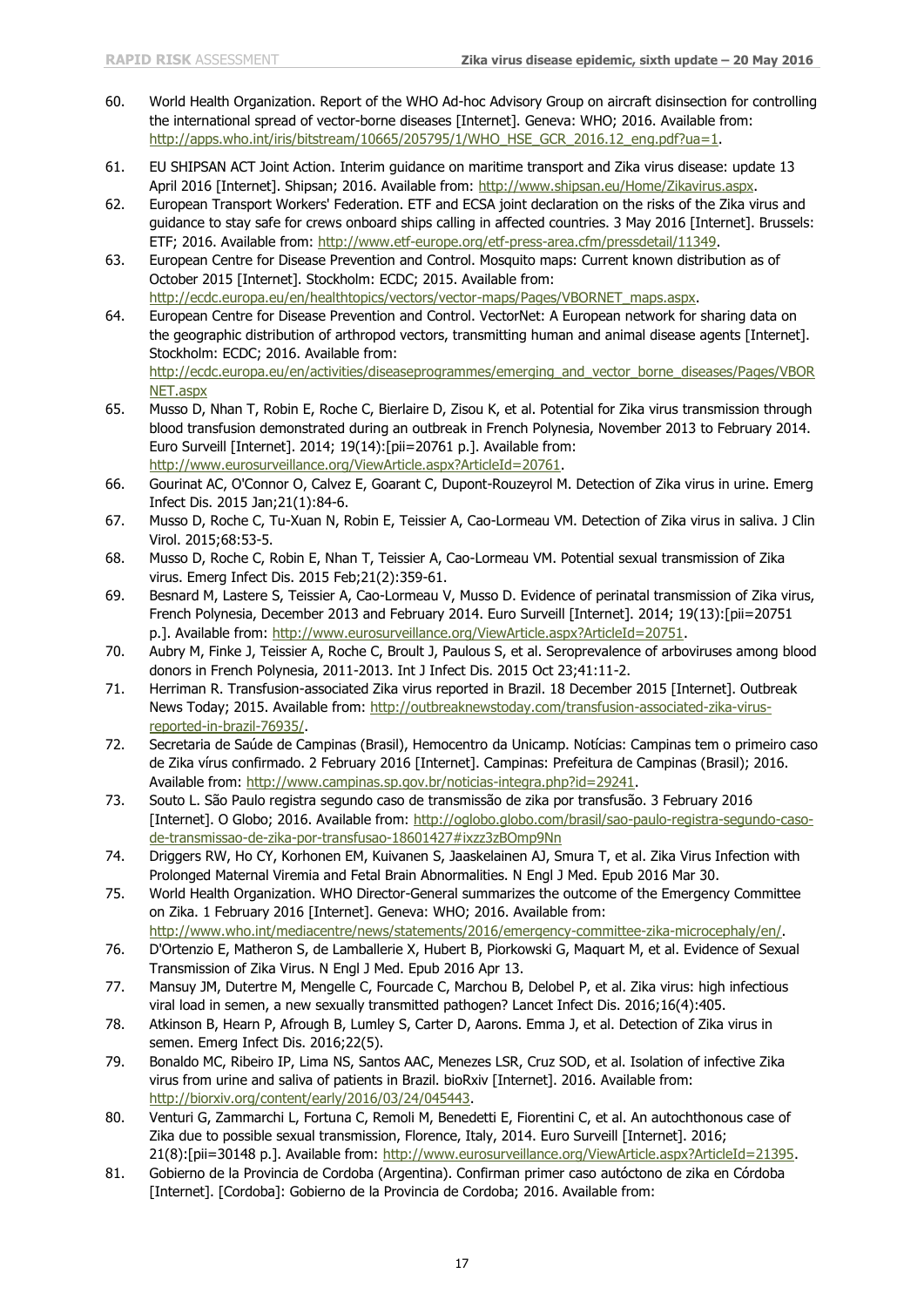[http://prensa.cba.gov.ar/salud/confirman-primer-caso-autoctono-de-zika-por-probable-contagio-por-via](http://prensa.cba.gov.ar/salud/confirman-primer-caso-autoctono-de-zika-por-probable-contagio-por-via-sexual/)[sexual/.](http://prensa.cba.gov.ar/salud/confirman-primer-caso-autoctono-de-zika-por-probable-contagio-por-via-sexual/)

- 82. France detects first sexually transmitted case of Zika virus [Internet]. [Paris]: France 24; 2016 [updated 2016 Feb 28]. Available from: [http://www.france24.com/en/20160227-france-zika-first-sexually](http://www.france24.com/en/20160227-france-zika-first-sexually-transmitted-case)[transmitted-case.](http://www.france24.com/en/20160227-france-zika-first-sexually-transmitted-case)
- 83. Ministry of Health (New Zealand). Media release: Possible case of sexual transmission of Zika virus. 3 March 2016 [Internet]. Wellington: MoH (New Zealand); 2016. Available from: [http://www.health.govt.nz/news](http://www.health.govt.nz/news-media/media-releases/possible-case-sexual-transmission-zika-virus)[media/media-releases/possible-case-sexual-transmission-zika-virus.](http://www.health.govt.nz/news-media/media-releases/possible-case-sexual-transmission-zika-virus)
- 84. Foy BD, Kobylinski KC, Chilson Foy JL, Blitvich BJ, Travassos da Rosa A, Haddow AD, et al. Probable nonvector-borne transmission of Zika virus, Colorado, USA. Emerg Infect Dis. 2011 May;17(5):880-2.
- 85. Petersen EE, Polen KND, Meaney-Delman D, Ellington SR, Oduyebo T, Cohn A, et al. Update: Interim guidelines for health care providers caring for pregnant women and women of reproductive age with possible Zika virus exposure — United States, 2016. MMWR Morb Mortal Wkly Rep. 2016;65(12):315-22.
- 86. Olson CK, Iwamoto M, Perkins KM, Polen KND, Hageman J, Meaney-Delman D, et al. Preventing transmission of Zika virus in labor and delivery settings through implementation of standard precautions — United States, 2016. MMWR Morb Mortal Wkly Rep. 2016;65(11):290-2.
- 87. Janssen MP. The risk of sexually transmitted Zika infection among Dutch blood donors [Internet]. Sanquin; 2016. Available from: [http://www.sanquin.nl/repository/documenten/nl/413511/Mart\\_P.\\_Janssen\\_-](http://www.sanquin.nl/repository/documenten/nl/413511/Mart_P._Janssen_-_The_risk_of_sexually_acquired_Zika_infection_among_Dutch_blood_donors.pdf) [\\_The\\_risk\\_of\\_sexually\\_acquired\\_Zika\\_infection\\_among\\_Dutch\\_blood\\_donors.pdf.](http://www.sanquin.nl/repository/documenten/nl/413511/Mart_P._Janssen_-_The_risk_of_sexually_acquired_Zika_infection_among_Dutch_blood_donors.pdf)
- 88. Australian Red Cross Blood Services. Rapid Risk Assessment:Zika virus risk assessment of donors who have sexual contact with someone who has recently returned from an area with active on-going transmission of Zika virus 2016.
- 89. Lessler J, Ott C, Carcelen A, Konikoff J, Williamson J, Bi Q, et al. Times to key events in the course of Zika infection and their implications: a systematic review and pooled analysis. Bull World Health Organ [Internet]. Epub 2016 Apr 1. Available from: [http://www.who.int/bulletin/online\\_first/BLT.16.174540.pdf.](http://www.who.int/bulletin/online_first/BLT.16.174540.pdf)
- 90. Gallian P, de Lamballerie X, Salez N, Piorkowski G, Richard P, Paturel L, et al. Prospective detection of chikungunya virus in blood donors, Caribbean 2014. Blood. 2014 Jun 5;123(23):3679-81.
- 91. U.S. Food and Drug Administration. News release: FDA allows use of investigational test to screen blood donations for Zika virus [Internet]. Silver Spring, MD: FDA; 2016. Available from: [http://www.fda.gov/NewsEvents/Newsroom/PressAnnouncements/ucm493081.htm.](http://www.fda.gov/NewsEvents/Newsroom/PressAnnouncements/ucm493081.htm)
- 92. Special edition: Chikungunya and Zika virus, October 2014. Euro Surveill [Internet]. 2014. Available from: [http://www.eurosurveillance.org/images/dynamic/ET/V19N02/V19N02.pdf.](http://www.eurosurveillance.org/images/dynamic/ET/V19N02/V19N02.pdf)
- 93. European Centre for Disease Prevention and Control. Dengue outbreak in Madeira, Portugal, October– November 2012 [Internet]. Stockholm: ECDC; 2013. Available from: [http://ecdc.europa.eu/en/publications/publications/dengue-outbreak-madeira-mission-report-nov-2012.pdf.](http://ecdc.europa.eu/en/publications/publications/dengue-outbreak-madeira-mission-report-nov-2012.pdf)
- 94. European Centre for Disease Prevention and Control. Guidelines for the surveillance of invasive mosquitos in Europe [Internet]. Stockholm: ECDC; 2012. Available from: [http://ecdc.europa.eu/en/publications/Publications/TER-Mosquito-surveillance-guidelines.pdf.](http://ecdc.europa.eu/en/publications/Publications/TER-Mosquito-surveillance-guidelines.pdf)
- 95. European Centre for Disease Prevention and Control. Guidelines for the surveillance of native mosquitoes in Europe [Internet]. Stockholm: ECDC; 2014. Available from: [http://ecdc.europa.eu/en/publications/Publications/surveillance-of%20native-mosquitoes%20](http://ecdc.europa.eu/en/publications/Publications/surveillance-of%20native-mosquitoes%20-guidelines.pdf) [guidelines.pdf.](http://ecdc.europa.eu/en/publications/Publications/surveillance-of%20native-mosquitoes%20-guidelines.pdf)
- 96. European Centre for Disease Prevention and Control. The climatic suitability for dengue transmission in continental Europe [Internet]. Stockholm: ECDC; 2012. Available from: [http://ecdc.europa.eu/en/publications/publications/ter-climatic-suitablility-dengue.pdf.](http://ecdc.europa.eu/en/publications/publications/ter-climatic-suitablility-dengue.pdf)
- 97. European Centre for Disease Prevention and Control. Guidelines for the surveillance of invasive mosquitoes in Europe [Internet]. Stockholm: ECDC; 2016. Available from: [http://ecdc.europa.eu/en/publications/Publications/TER-Mosquito-surveillance-guidelines.pdf.](http://ecdc.europa.eu/en/publications/Publications/TER-Mosquito-surveillance-guidelines.pdf)
- 98. De Laval F, Matheus S, Maquart M, Yvrard E, Guidez A, Barthes N, et al. Imported Zika virus outbreak in French Guiana: new insights on epidemiology and diagnosis. In: International Zika Summit 2016; 25-26 April 2016 [Internet]. Paris: Institute Pasteur. Available from: [http://www.zikasummit2016.org/images/Public/Zika-Abstracts.pdf.](http://www.zikasummit2016.org/images/Public/Zika-Abstracts.pdf)
- 99. Rozé B, Najioullah F, Fergé J, Apetse K, Brouste Y, Cesaire R, et al. Zika virus detection in urine from patients with Guillain-Barré syndrome on Martinique, January 2016. Euro Surveill [Internet]. 2016; 21(9):[pii=30154 p.]. Available from: [http://www.eurosurveillance.org/ViewArticle.aspx?ArticleId=21400.](http://www.eurosurveillance.org/ViewArticle.aspx?ArticleId=21400)
- 100. Barzon L, Pacenti M, Berto A, Sinigaglia A, Franchin E, Lavezzo E, et al. Isolation of infectious Zika virus from saliva and prolonged viral RNA shedding in a traveller returning from the Dominican Republic to Italy, January 2016. Euro Surveill [Internet]. 2016 10 March; 21(10):[pii=30159 p.]. Available from: [http://www.eurosurveillance.org/ViewArticle.aspx?ArticleId=21409.](http://www.eurosurveillance.org/ViewArticle.aspx?ArticleId=21409)